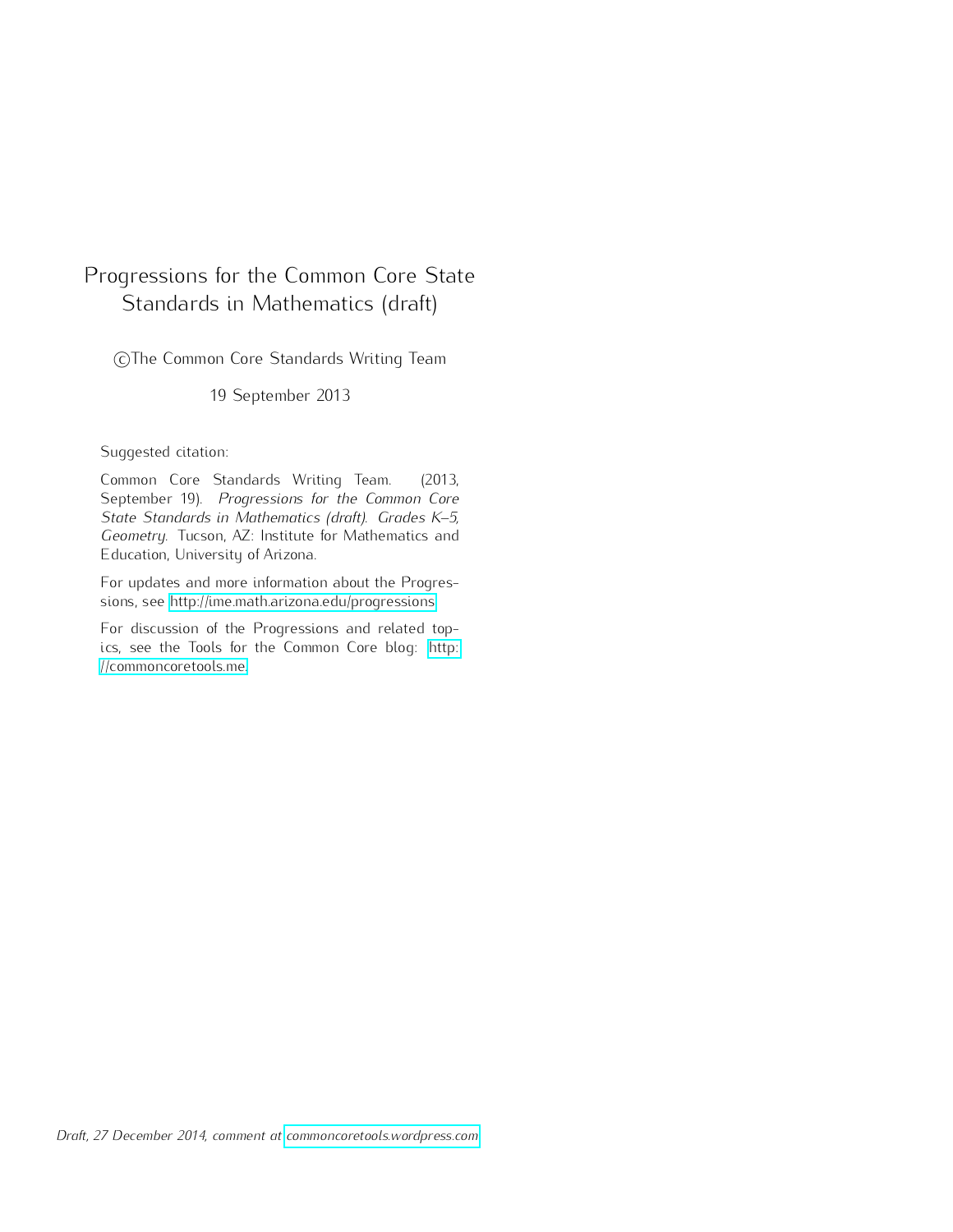# Chapter 1

# Geometry, K–6

### <span id="page-1-0"></span>**Overview**

Like core knowledge of number, core geometrical knowledge appears to be a universal capability of the human mind. Geometric and spatial thinking are important in and of themselves, because they connect mathematics with the physical world, and play an important role in modeling phenomena whose origins are not necessarily physical, for example, as networks or graphs. They are also important because they support the development of number and arithmetic concepts and skills. Thus, geometry is essential for all grade levels for many reasons: its mathematical content, its roles in physical sciences, engineering, and many other subjects, and its strong aesthetic connections.

This progression discusses the most important goals for elementary geometry according to three categories.

- *•* Geometric shapes, their components (e.g., sides, angles, faces), their properties, and their categorization based on those properties.
- *•* Composing and decomposing geometric shapes.
- *•* Spatial relations and spatial structuring.

*Geometric shapes, components, and properties*. Students develop through a series of levels of geometric and spatial thinking. As with all of the domains discussed in the Progressions, this development depends on instructional experiences. Initially, students cannot reliably distinguish between examples and nonexamples of categories of shapes, such as triangles, rectangles, and squares.*•* With experience, they progress to the next level of thinking, recognizing shapes in ways that are visual or syncretic (a fusion of differing systems). At this level, students can recognize shapes as wholes, but cannot form mathematically-constrained mental images of them. A given figure is a rectangle, for example, because "it looks like a door." They do not explicitly think about the components or

*•* In formal mathematics, a geometric shape is a boundary of a region, e.g., "circle" is the boundary of a disk. This distinction is not expected in elementary school.

*Draft, 27 December 2014, comment at [commoncoretools.wordpress.com.](commoncoretools.wordpress.com)*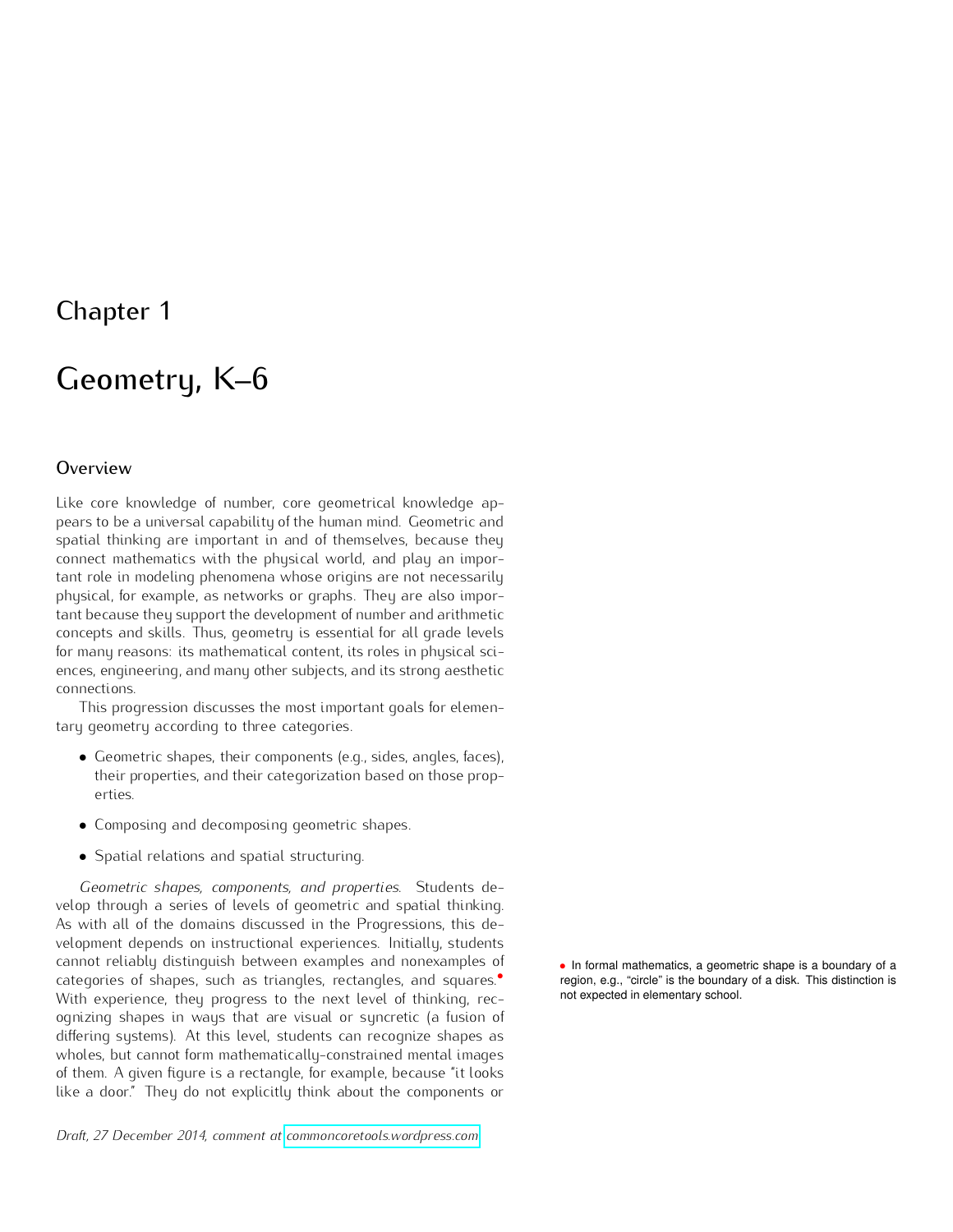about the defining attributes, or properties, of shapes. Students then move to a descriptive level in which they can think about the components of shapes, such as triangles having three sides. For example, kindergartners can decide whether all of the sides of a shape are straight and they can count the sides. They also can discuss if the shape is closed*•* and thus convince themselves that a three sided shape is a triangle even if it is "very skinny" (e.g., an isosceles sides cross each other. triangle with large obtuse angle).

At the analytic level, students recognize and characterize shapes by their *properties*. [1](#page-2-0) For instance, a student might think of a square as a figure that has four equal sides and four right angles. Different components of shapes are the focus at different grades, for instance, second graders measure lengths and fourth graders measure angles (see the Geometric Measurement Progression). Students find that some combinations of properties signal certain classes of figures and some do not; thus the seeds of geometric implication are planted. However, only at the next level, abstraction, do students see relationships between classes of figures (e.g., understand that a square is a rectangle because it has all the properties of rectangles).*•* Com petence at this level affords the learning of higher-level geometry, including deductive arguments and proof.

Thus, learning geometry cannot progress in the same way as learning number, where the size of the numbers is gradually increased and new kinds of numbers are considered later. In learning about shapes, it is important to vary the examples in many ways so that students do not learn limited concepts that they must later unlearn. From Kindergarten on, students experience all of the properties of shapes that they will study in Grades K–7, recognizing and working with these properties in increasingly sophisticated ways. The Standards describe particular aspects on which students at that grade level work systematically, deeply, and extensively, building on related experiences in previous years.

*Composing and decomposing*. As with their learning of shapes, components, and properties, students follow a progression to learn about the composition and decomposition of shapes. Initially, they lack competence in composing geometric shapes. With experience, they gain abilities to combine shapes into pictures–first, through trial and error, then gradually using attributes. Finally, they are able to synthesize combinations of shapes into new shapes.*•*

Students compose new shapes by putting two or more shapes together and discuss the shapes involved as the parts and the totals. They decompose shapes in two ways. They take away a part by covering the total with a part (for example, covering the "top" of a *•* A shape with straight sides is closed if exactly two sides meet at every vertex, every side meets exactly two other sides, and no

#### **Levels of geometric thinking**

Visual/syncretic. Students recognize shapes, e.g., a rectangle "looks like a door."

Descriptive. Students perceive properties of shapes, e.g., a rectangle has four sides, all its sides are straight, opposite sides have equal length.

Analytic. Students characterize shapes by their properties, e.g., a rectangle has opposite sides of equal length and four right angles.

Abstract. Students understand that a rectangle is a parallelogram because it has all the properties of parallelograms.

• Note that in the U.S., that the term "trapezoid" may have two different meanings. In their study The Classification of Quadrilaterals (Information Age Publishing, 2008), Usiskin et al. call these the exclusive and inclusive definitions:

T(E): a trapezoid is a quadrilateral with exactly one pair of parallel sides

T(I): a trapezoid is a quadrilateral with at least one pair of parallel sides.

These different meanings result in different classifications at the analytic level. According to T(E), a parallelogram is not a trapezoid; according to T(I), a parallelogram is a trapezoid.

Both definitions are legitimate. However, Usiskin et al. conclude, "The preponderance of advantages to the inclusive definition of trapezoid has caused all the articles we could find on the subject, and most college-bound geometry books, to favor the inclusive definition."

*•* **A note about research** The ability to describe, use, and visualize the effects of composing and decomposing geometric regions is significant in that the concepts and actions of creating and then iterating units and higher-order units in the context of constructing patterns, measuring, and computing are established bases for mathematical understanding and analysis. Additionally, there is suggestive evidence that this type of composition corresponds with, and may support, children's ability to compose and decompose numbers.

<span id="page-2-0"></span><sup>&</sup>lt;sup>1</sup>In this progression, the term "property" is reserved for those attributes that indicate a relationship between components of shapes. Thus, "having parallel sides" or "having all sides of equal lengths" are properties. "Attributes" and "features" are used interchangeably to indicate any characteristic of a shape, including properties, and other defining characteristics (e.g., straight sides) and nondefining characteristics (e.g., "right-side up").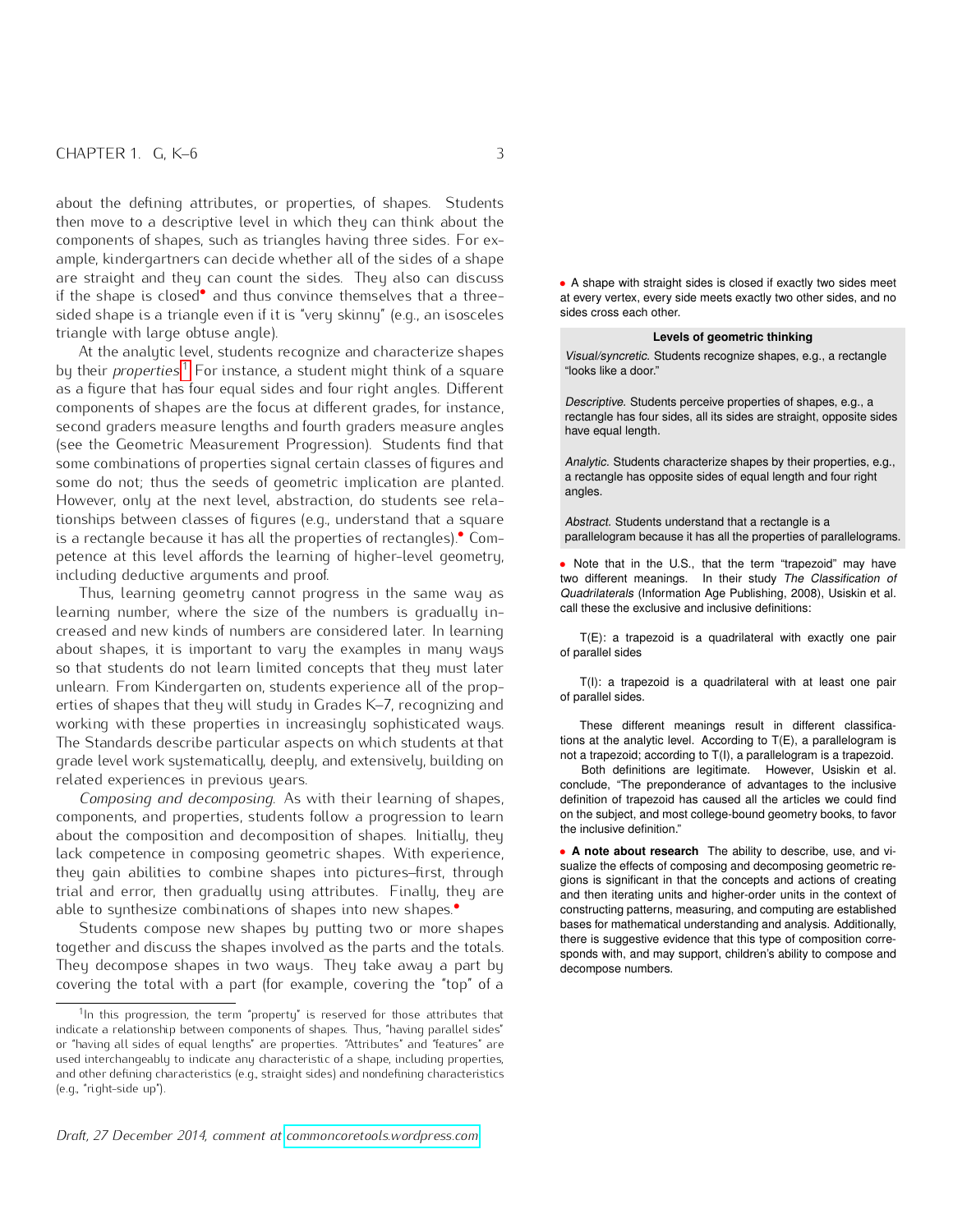triangle with a smaller triangle to make a trapezoid). And they take shapes apart by building a copy beside the original shape to see what shapes that shape can be decomposed into (initially, they may need to make the decomposition on top of the total shape). With experience, students are able to use a composed shape as a new unit in making other shapes. Grade 1 students make and use such a unit of units (for example, making a square or a rectangle from two identical right triangles, then making pictures or patterns with such squares or rectangles). Grade 2 students make and use three levels of units (making an isosceles triangle from two 1" by 2" right triangles, then making a rhombus from two of such isosceles triangles, and then using such a rhombus with other shapes to make a picture or a pattern). Grade 2 students also compose with two such units of units (for example, making adjacent strips from a shorter parallelogram made from a 1" by 2" rectangle and two right triangles and a longer parallelogram made from a  $1''$  by  $3''$  parallelogram and the same two right triangles). Grade 1 students also rearrange a composite shape to make a related shape, for example, they change a 1" by 2" rectangle made from two right triangles into an isosceles triangle by flipping one right triangle. They explore such rearrangements of the two right triangles more systematically by matching the short right angle side (a tall isosceles triangle and a parallelogram with a "little slant"), then the long right angle sides (a short isosceles triangle and a parallelogram with a "long slant"). Grade 2 students rearrange more complex shapes, for example, changing a parallelogram made from a rectangle and two right triangles into a trapezoid by flipping one of the right triangles to make a longer and a shorter parallel side.

Composing and decomposing requires and thus builds experience with properties such as having equal lengths or equal angles.

*Spatial structuring and spatial relations*. Early composition and decomposition of shape is a foundation for spatial structuring, an important case of geometric composition and decomposition. Students need to conceptually structure an array to understand twodimensional objects and sets of such objects in two-dimensional space as truly two-dimensional. Such spatial structuring is the mental operation of constructing an organization or form for an object or set of objects in space, a form of abstraction, the process of selecting, coordinating, unifying, and registering in memory a set of mental objects and actions. Spatial structuring builds on previous shape composition, because it takes previously abstracted items as content and integrates them to form new structures. For two-dimensional arrays, students must see a composite of squares (iterated units) and as a composite of rows or columns (units of units). Such spatial structuring precedes meaningful mathematical use of the structures, including multiplication and, later, area, volume, and the coordinate plane. Spatial relations such as above/below and right/left are understood within such spatial structures. These understandings begin informally, later becoming more formal.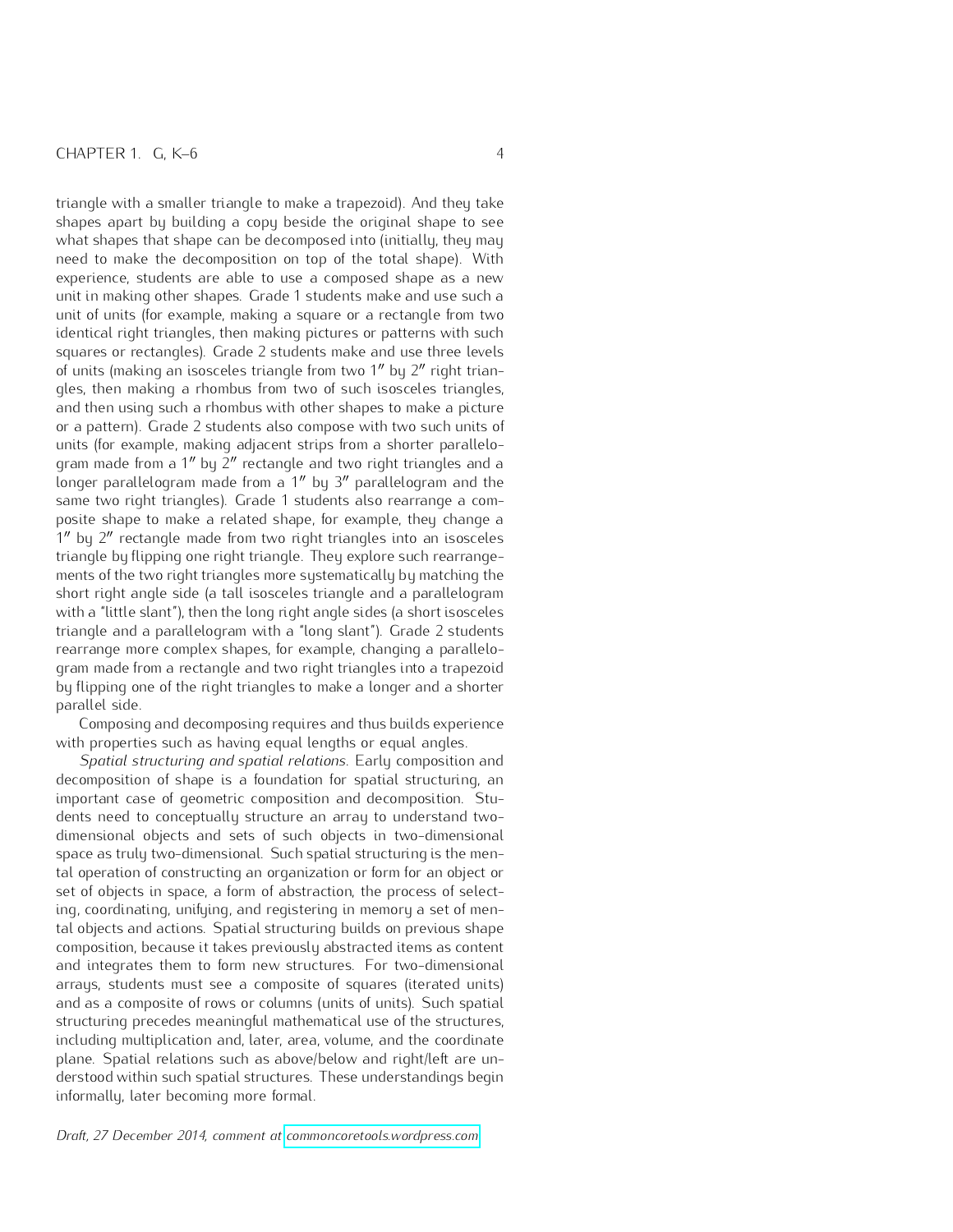The ability to structure a two-dimensional rectangular region into rows and columns of squares requires extended experiences with shapes derived from squares (e.g., squares, rectangles, and right triangles) and with arrays of contiguous squares that form patterns. Development of this ability benefits from experience with compositions, decompositions, and iterations of the two, but it requires extensive experience with arrays.

Students make pictures from shapes whose sides or points touch, and they fill in outline puzzles. These gradually become more elaborate, and students build mental visualizations that enable them to move from trial and error rotating of a shape to planning the orientation and moving the shape as it moves toward the target location. Rows and columns are important units of units within square arrays for the initial study of area, and squares of 1 by 1, 1 by 10, and 10 by 10 are the units, units of units, and units of units of units used in area models of two-digit multiplication in Grade 4. Layers of three-dimensional shapes are central for studying volume in Grade 5. Each layer of a right rectangular prism can also be structured in rows and columns, such layers can also be viewed as units of units of units. That is, as 1000 is a unit (one thousand) of units (one hundred) of units (tens) of units (singletons), a right rectangular prism can be considered a unit (solid, or three-dimensional array) of units (layers) of units (rows) of units (unit cubes).

*Summary*. The Standards for Kindergarten, Grade 1, and Grade 2 focus on three major aspects of geometry. Students build understandings of shapes and their properties, becoming able to do and discuss increasingly elaborate compositions, decompositions, and iterations of the two, as well as spatial structures and relations. In Grade 2, students begin the formal study of measure, learning to use units of length and use and understand rulers. Measurement of angles and parallelism are a focus in Grades 3, 4, and 5. At Grade 3, students begin to consider relationships of shape categories, considering two levels of subcategories (e.g., rectangles are parallelograms and squares are rectangles). They complete this categorization in Grade 5 with all necessary levels of categories and with the understanding that any property of a category also applies to all shapes in any of its subcategories. They understand that some categories overlap (e.g., not all parallelograms are rectangles) and some are disjoint (e.g., no square is a triangle), and they connect these with their understanding of categories and subcategories. Spatial structuring for two- and three-dimensional regions is used to understand what it means to measure area and volume of the simplest shapes in those dimensions: rectangles at Grade 3 and right rectangular prisms at Grade 5 (see the Geometric Measurement Progression).

K.G.4Analyze and compare two- and three-dimensional shapes, in different sizes and orientations, using informal language to describe their similarities, differences, parts (e.g., number of sides and vertices/"corners") and other attributes (e.g., having sides of equal length).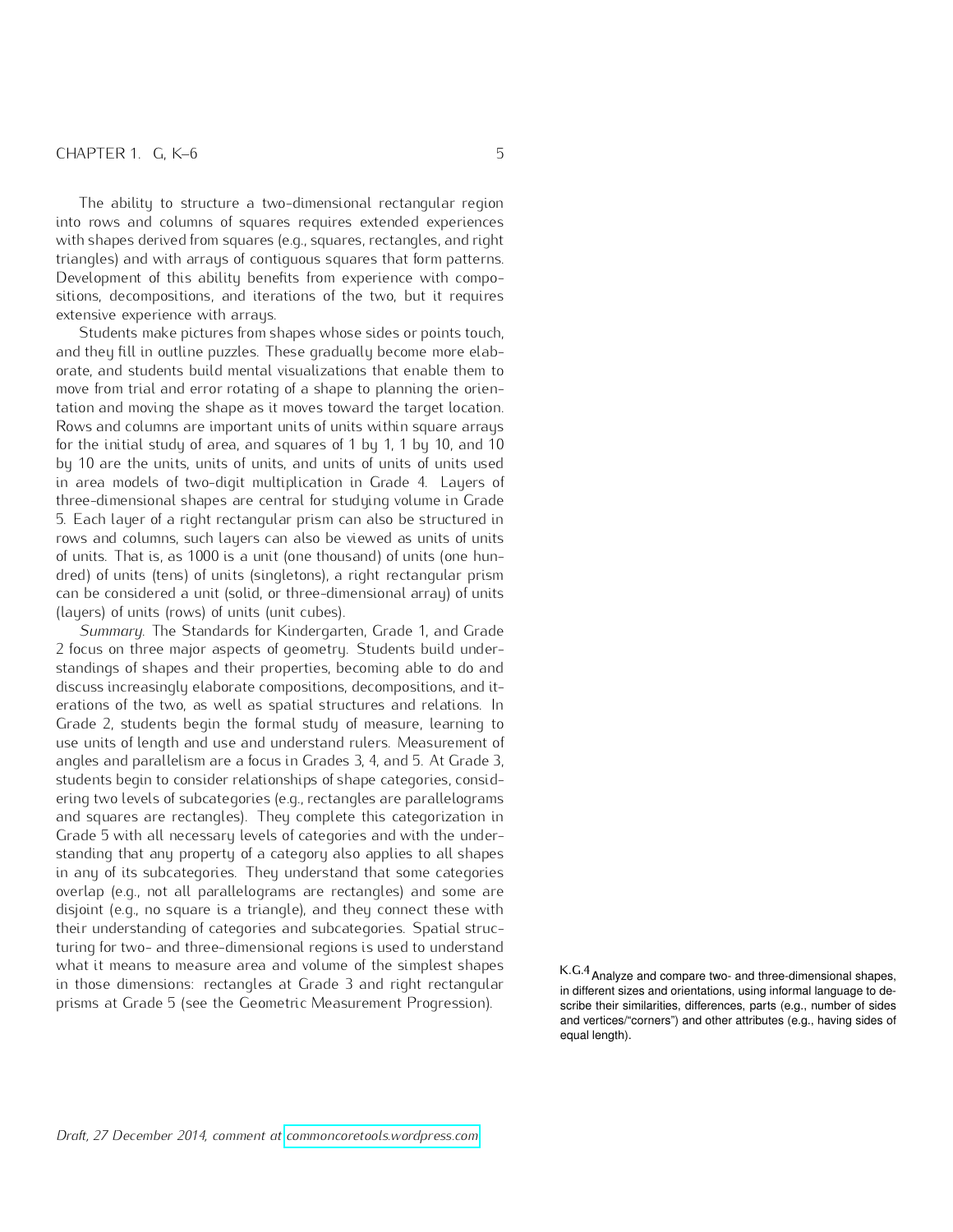### <span id="page-5-0"></span>Kindergarten

Understanding and describing shapes and space is one of the two critical areas of Kindergarten mathematics. Students develop geometric concepts and spatial reasoning from experience with two perspectives on space: the shapes of objects and the relative positions of objects.

In the domain of shape, students learn to match two-dimensional shapes even when the shapes have different orientations.  $K.G.4$  They learn to name shapes such as circles, triangles, and squares, whose names occur in everyday language, and distinguish them from nonexamples of these categories, often based initially on visual prototypes. For example, they can distinguish the most typical examples of triangles from the obvious nonexamples.

From experiences with varied examples of these shapes (e.g., the variants shown in the margin), students extend their initial intuitions to increasingly comprehensive and accurate intuitive concept images of each shape category.*•* These richer concept images support stu dents' ability to perceive a variety of shapes in their environments and describe these shapes in their own words.<sup>MP7</sup> This includes recognizing and informally naming three-dimensional shapes, e.g., "balls," "boxes," "cans." Such learning might also occur in the context of solving problems that arise in construction of block buildings and in drawing pictures, simple maps, and so forth.

Students then refine their informal language by learning mathematical concepts and vocabulary so as to increasingly describe their physical world from geometric perspectives, e.g., shape, orientation, spatial relations (MP4). They increase their knowledge of a variety of shapes, including circles, triangles, squares, rectangles, and special cases of other shapes such as regular hexagons, and trapezoids with unequal bases and non-parallel sides of equal length.<sup>K.G.1</sup> • They learn to sort shapes according to these categories.MP7 The need to explain their decisions about shape names or classifications prompts students to attend to and describe certain features of the shapes.<sup>K.G.4</sup> That is, concept images and names they have learned for the shapes are the raw material from which they can abstract common features.<sup>MP2</sup> This also supports their learning to represent shapes informally with drawings and by building them from components (e.g., manipulatives such as sticks).<sup>K.G.5</sup> With repeated experiences such as these, students become more precise (MP6). They begin to attend to attributes, such as being a triangle, square, or rectangle, and being *closed* figures with *straight* sides. Similarly, they attend to the lengths of sides and, in simple situations, the size of angles when comparing shapes.

Students also begin to name and describe three-dimensional shapes with mathematical vocabulary, such as "sphere," "cube," "cylinder," and "cone."K.G.1 They identify faces of three-dimensional shapes  $\frac{1}{2}$  as two-dimensional geometric figures  $K.G.A$  and explicitly identify shapes as two-dimensional ("flat" or lying in a plane) or three-dimensional

*Draft, 27 December 2014, comment at [commoncoretools.wordpress.com.](commoncoretools.wordpress.com)*

K.G.4Analyze and compare two- and three-dimensional shapes, in different sizes and orientations, using informal language to describe their similarities, differences, parts (e.g., number of sides and vertices/"corners") and other attributes (e.g., having sides of equal length).



Exemplars are the typical visual prototypes of the shape category.

Variants are other examples of the shape category.

Palpable distractors are nonexamples with little or no overall resemblance to the exemplars.

Difficult distractors are visually similar to examples but lack at least one defining attribute.

*•* Tall and Vinner describe concept image as "the total cognitive structure that is associated with the concept, which includes all the mental pictures and associated properties and processes. It is built over the years through experiences of all kinds, changing as the individual meets new stimuli and matures." (See "Concept Image and Concept Definition in Mathematics with Particular Reference to Limits and Continuity," Educational Studies in Mathematics, 12, pp. 151–169.) This term was formulated by Shlomo Vinner in 1980.

MP7 Mathematically proficient students look closely to discern a pattern or structure.

K.G.1Describe objects in the environment using names of shapes, and describe the relative positions of these objects using terms such as above, below, beside, in front of, behind, and next to.

• If the exclusive definition of trapezoid is used (see p. [3\)](#page-1-0), such trapezoids would be called isosceles trapezoids.

 $M$ P7 Young students, for example,  $\dots$  may sort a collection of shapes according to how many sides the shapes have.

MP2 Mathematically proficient students have the ability to abstract a given situation.

K.G.5<sub>Model</sub> shapes in the world by building shapes from components (e.g., sticks and clay balls) and drawing shapes.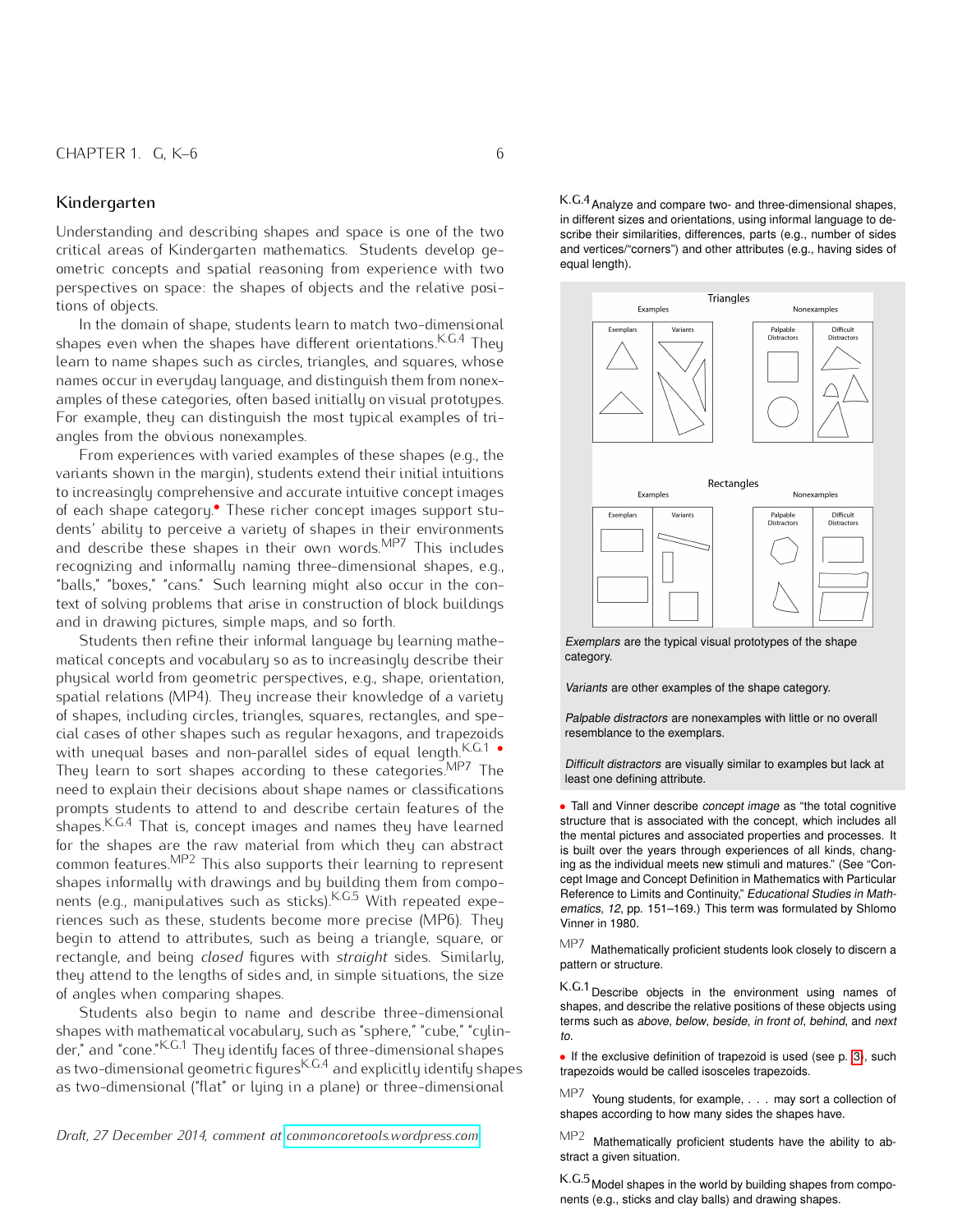A second important area for kindergartners is the composition of geometric figures. Students not only build shapes from components, **Combining shapes to build pictures** but also compose shapes to build pictures and designs. Initially lacking competence in composing geometric shapes, they gain abilities to combine shapes–first by trial and error and gradually by considering components–into pictures. At first, side length is the only component considered. Later experience brings an intuitive appreciation of angle size.

Students combine two-dimensional shapes and solve problems such as deciding which piece will fit into a space in a puzzle, intuitively using geometric motions (slides, flips, and turns, the informal names for translations, reflections, and rotations, respectively). They can construct their own outline puzzles and exchange them, solving each other's.

Finally, in the domain of spatial reasoning, students discuss not only shape and orientation, but also the relative positions of objects, using terms such as "above," "below," "next to," "behind," "in front of," and "beside."<sup>K.G.1</sup> They use these spatial reasoning competencies, along with their growing knowledge of three-dimensional shapes and their ability to compose them, to model objects in their environment, e.g., building a simple representation of the classroom using unit blocks and/or other solids (MP4).

 $K.G.3$ <br>K.G.3 **K.G.3** K.G.3 **K.G.3** K.G.3 **K.G.3 K.G.3 K.G.3 K.G.3 K.G.3 K.G.3 K.G.3 K.G.3 K.G.3 COM COM COM COM COM COM COM COM COM COM COM COM COM COM COM COM COM COM**



Students first use trial and error (part a) and gradually consider components (part b).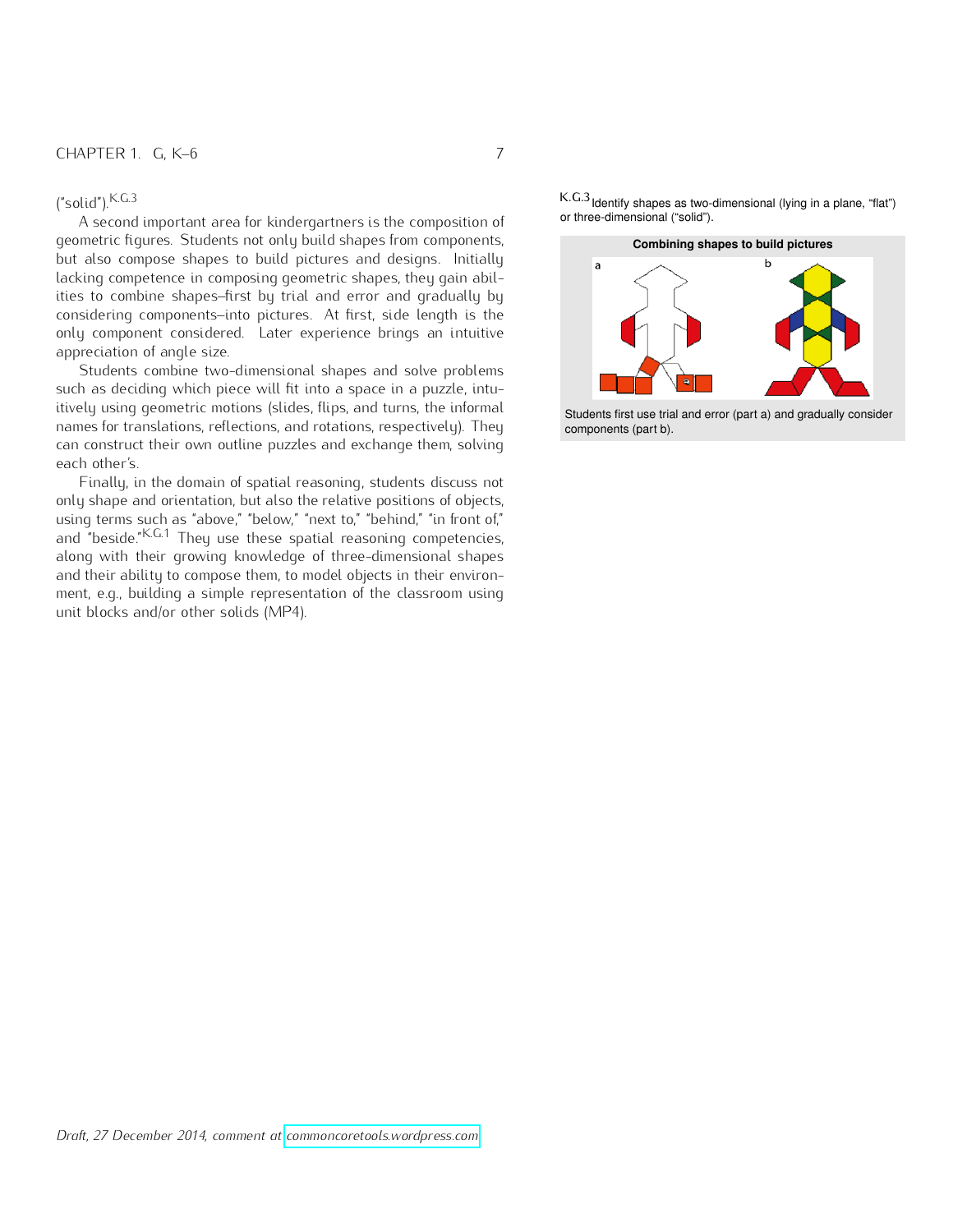In Grade 1, students reason about shapes. They describe and classify shapes, including drawings, manipulatives, and physical-world objects, in terms of their geometric *attributes*. That is, based on early work recognizing, naming, sorting, and building shapes from components, they describe in their own words why a shape belongs to a given category, such as squares, triangles, circles, rectangles, rhombuses, (regular) hexagons, and trapezoids (with bases of different lengths and nonparallel sides of the same length). In doing so, they differentiate between geometrically defining attributes (e.g., "hexagons have six straight sides") and nondefining attributes (e.g., color, overall size, or orientation).<sup>1.G.1</sup> For example, they might say of this shape, "This has to go with the squares, because all four sess defining attributes. sides are the same, and these are square corners. It doesn't matter which way it's turned" (MP3, MP7). They explain why the variants shown earlier (p. [6\)](#page-5-0) are members of familiar shape categories and why the difficult distractors are not, and they draw examples and nonexamples of the shape categories. Students learn to sort shapes accurately and exhaustively based on these attributes, describing the similarities and differences of these familiar shapes and shape categories (MP7, MP8).

From the early beginnings of informally matching shapes and solving simple shape puzzles, students learn to intentionally compose and decompose plane and solid figures (e.g., putting two congruent isosceles triangles together with the explicit purpose of mak- $\frac{5}{100}$  a rhombus),  $1.6.2$  building understanding of part-whole relationships as well as the properties of the original and composite shapes. In this way, they learn to perceive a combination of shapes as a single new shape (e.g., recognizing that two isosceles triangles can be combined to make a rhombus, and simultaneously seeing the rhombus and the two triangles). Thus, they develop competencies that include solving shape puzzles and constructing designs with shapes, creating and maintaining a shape as a unit, and combining shapes to create composite shapes that are conceptualized as independent entities (MP2). They then learn to substitute one composite shape for another congruent composite composed of different parts.

Students build these competencies, often more slowly, in the domain of three-dimensional shapes. For example, students may intentionally combine two right triangular prisms to create a right rectangular prism, and recognize that each triangular prism is half of the rectangular prism.<sup>1.G.3</sup> They also show recognition of the com- 1.G.3 Partition circles and rectangles into two and four equal posite shape of "arch." (Note that the process of combining shapes to create a composite shape is much like combining 10 ones to make 1 ten.) Even simple compositions, such as building a floor or wall of rectangular prisms, build a foundation for later mathematics.

As students combine shapes, they continue to develop their sophistication in describing geometric attributes and properties and determining how shapes are alike and different, building founda1.G.1Distinguish between defining attributes (e.g., triangles are closed and three-sided) versus non-defining attributes (e.g., color, orientation, overall size) ; build and draw shapes to pos-

1.G.2Compose two-dimensional shapes (rectangles, squares, trapezoids, triangles, half-circles, and quarter-circles) or threedimensional shapes (cubes, right rectangular prisms, right circular cones, and right circular cylinders) to create a composite shape, and compose new shapes from the composite shape.<sup>[2](#page-0-0)</sup>



Right rectangular prisms are composed with prisms with right triangle bases. Note that the dimensions of the triangular prism on the top arch differ from the dimensions of that on the right.

shares, describe the shares using the words halves, fourths, and quarters, and use the phrases half of, fourth of, and quarter of. Describe the whole as two of, or four of the shares. Understand for these examples that decomposing into more equal shares creates smaller shares.

*Draft, 27 December 2014, comment at [commoncoretools.wordpress.com.](commoncoretools.wordpress.com)*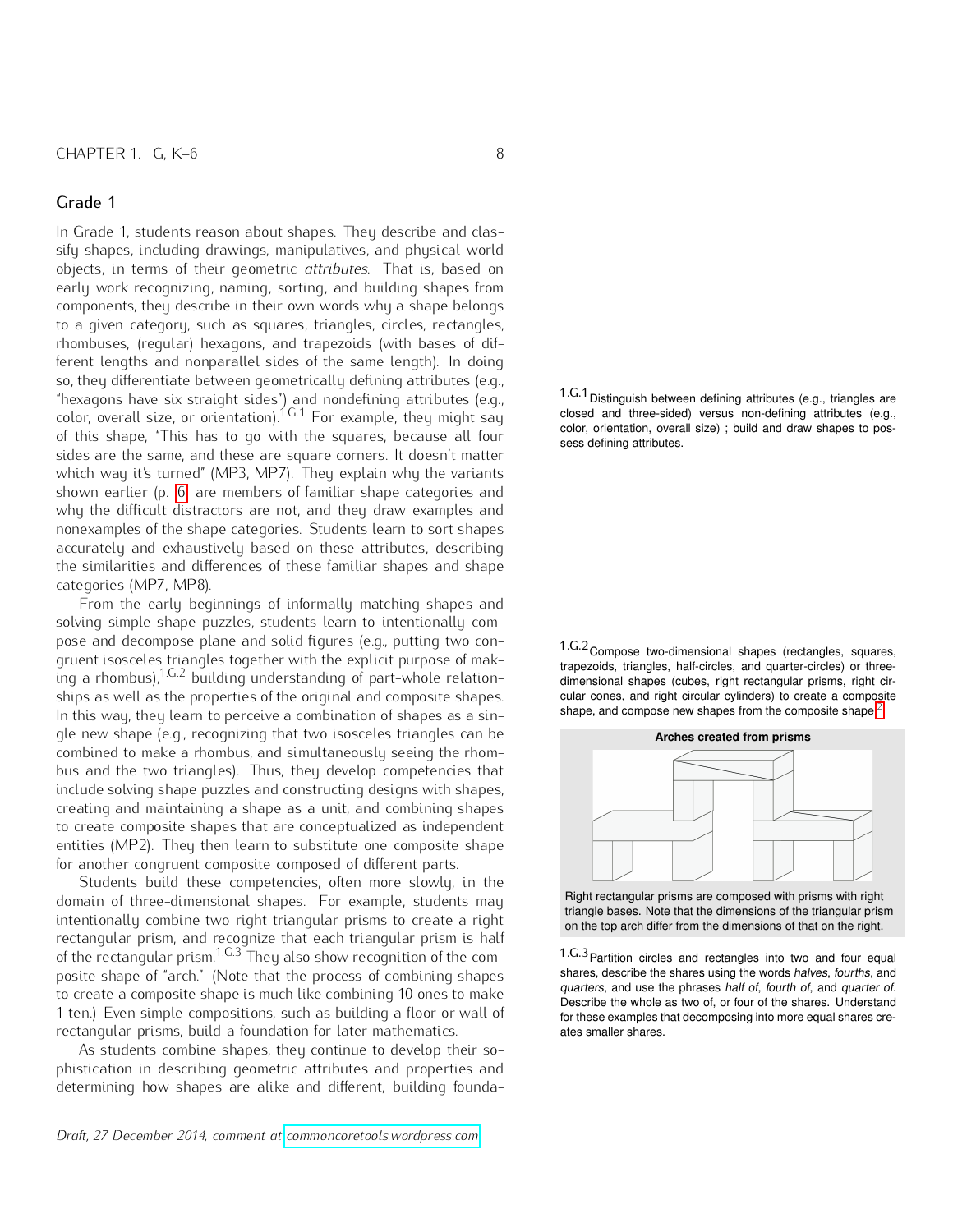tions for measurement and initial understandings of properties such as congruence and symmetry. Students can learn to use their intuitive understandings of measurement, congruence, and symmetry to guide their work on tasks such as solving puzzles and making simple origami constructions by folding paper to make a given twoor three-dimensional shape (MP1).*•*

*•* For example, students might fold a square of paper once to make a triangle or nonsquare rectangle. For examples of other simple two- and three-dimensional origami constructions, see [http://www.origami-instructions.com/simple-origami.html.](http://www.origami-instructions.com/simple-origami.html)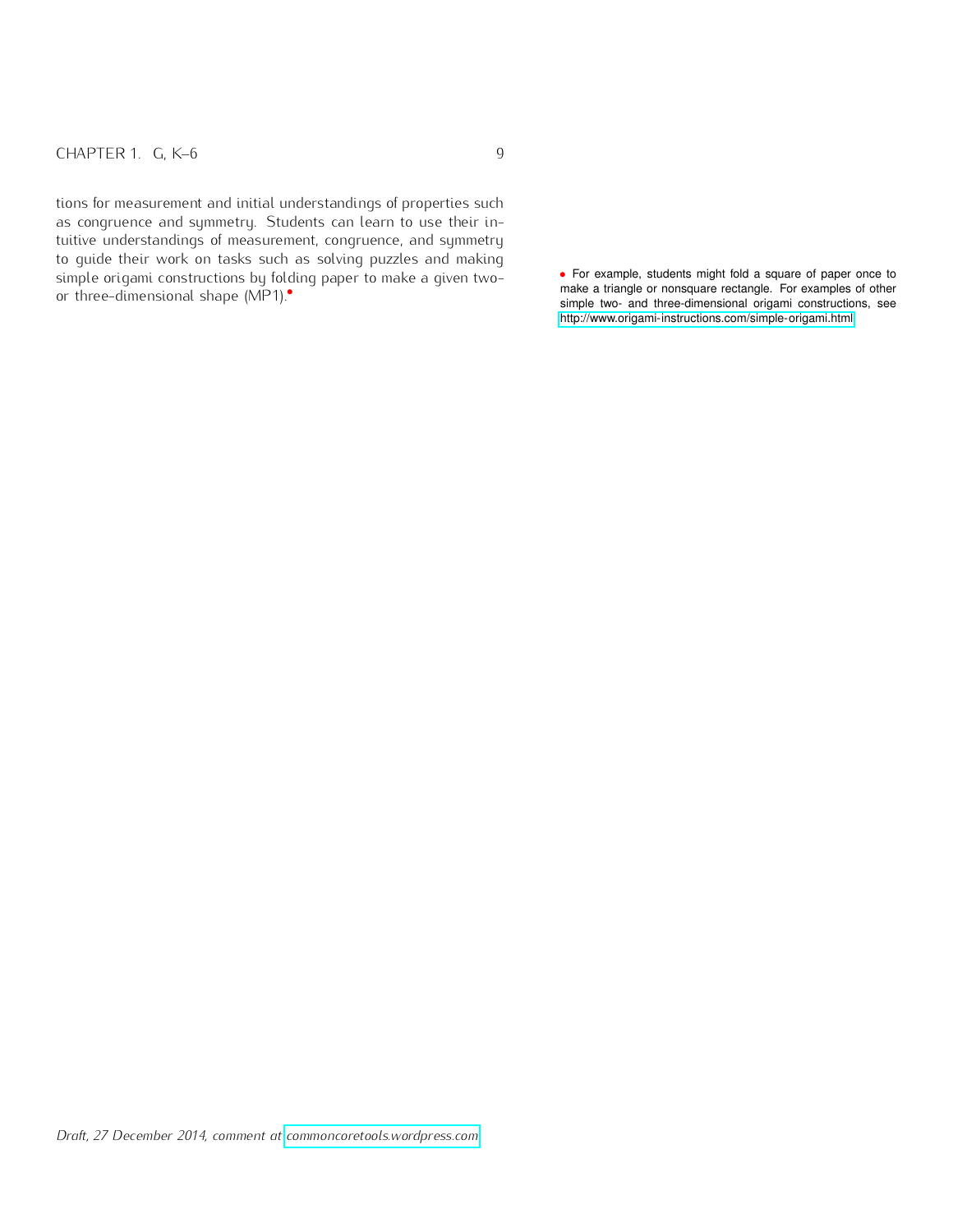<span id="page-9-0"></span>Students learn to name and describe the defining attributes of categories of two-dimensional shapes, including circles, triangles, squares, rectangles, rhombuses, trapezoids, and the general category of quadrilateral. They describe pentagons, hexagons, septagons, octagons, and other polygons by the number of sides, for example, describing a septagon as either a "seven-gon" or simply "seven-sided shape"  $(MP2).^{2.6.1}$  Because they have developed both verbal descriptions of these categories and their defining attributes and a rich store of and cubes.<sup>3</sup> los associated mental images, they are able to draw shapes with specified attributes, such as a shape with five sides or a shape with six angles.<sup>2.G.1</sup> They can represent these shapes' attributes accurately (within the constraints of fine motor skills). They use length  $\frac{\text{faces.}}{\text{and cubes}}$ to identify the properties of shapes (e.g., a specific figure is a rhombus because all four of its sides have equal length). They recognize right angles, and can explain the distinction between a rectangle and a parallelogram without right angles and with sides of different lengths (sometimes called a "rhomboid").

Students learn to combine their composition and decomposition competencies to build and operate on composite units (units of units), intentionally substituting arrangements or composites of smaller shapes or substituting several larger shapes for many smaller shapes, using geometric knowledge and spatial reasoning to develop foundations for area, fraction, and proportion. For example, they build the same shape from different parts, e.g., making with pattern blocks, a regular hexagon from two trapezoids, three rhombuses, or six equilateral triangles. They recognize that the hexagonal faces of these constructions have equal area, that each trapezoid has half of that area, and each rhombus has a third of that area. $2C.3$ 

This example emphasizes the fraction concepts that are developed; students can build and recognize more difficult composite shapes and solve puzzles with numerous pieces. For example, a tangram is a special set of 7 shapes which compose an isosceles right triangle. The tangram pieces can be used to make many different configurations and tangram puzzles are often posed by showing pictures of these configurations as silhouettes or outlines. These pictures often are made more difficult by orienting the shapes so that the sides of right angles are not parallel to the edges of the page on which they are displayed. Such pictures often do not show a grid that shows the composing shapes and are generally not preceded by analysis of the composing shapes.

Students also explore decompositions of shapes into regions that are congruent or have equal area.2.G.3 For example, two squares can be partitioned into fourths in different ways. Any of these fourths represents an equal share of the shape (e.g., "the same amount of cake") even though they have different shapes.

Another type of composition and decomposition is essential to students' mathematical development—*spatial structuring*. Students

*Draft, 27 December 2014, comment at [commoncoretools.wordpress.com.](commoncoretools.wordpress.com)*

2.G.1 Recognize and draw shapes having specified attributes, such as a given number of angles or a given number of equal faces.<sup>[3](#page-0-0)</sup> Identify triangles, quadrilaterals, pentagons, hexagons,

2.G.1Recognize and draw shapes having specified attributes, such as a given number of angles or a given number of equal faces.<sup>[4](#page-0-0)</sup> Identify triangles, quadrilaterals, pentagons, hexagons,

**Different pattern blocks compose a regular hexagon**



2.G.3Partition circles and rectangles into two, three, or four equal shares, describe the shares using the words halves, thirds, half of, a third of, etc., and describe the whole as two halves, three thirds, four fourths. Recognize that equal shares of identical wholes need not have the same shape.



differently-shaped fourths (MP.1), and to explain how one of the fourths on the left can be transformed into one of the fourths on the right (MP.7).

2.G.3Partition circles and rectangles into two, three, or four equal shares, describe the shares using the words halves, thirds, half of, a third of, etc., and describe the whole as two halves, three thirds, four fourths. Recognize that equal shares of identical wholes need not have the same shape.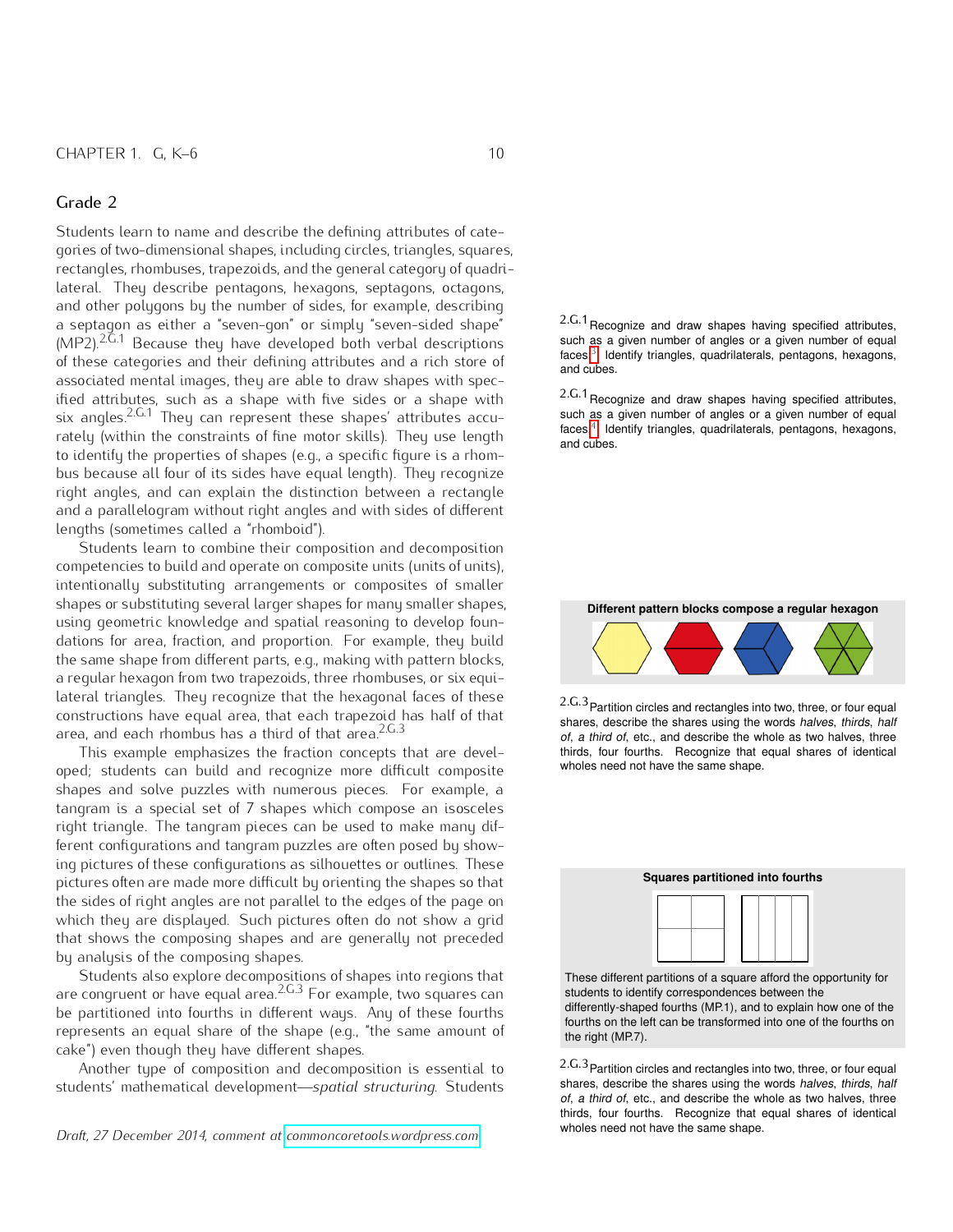need to conceptually structure an array to understand two-dimensional regions as truly two-dimensional. This involves more learning than is sometimes assumed. Students need to understand how a rectangle can be tiled with squares lined up in rows and columns.<sup>2.G.2</sup> At the lowest level of thinking, students draw or place shapes inside the rectangle, but do not cover the entire region. Only at the later levels do all the squares align vertically and horizontally, as the students learn to compose this two-dimensional shape as a collection of rows of squares and as a collection of columns of squares (MP7).

Spatial structuring is thus the mental operation of constructing an organization or form for an object or set of objects in space, a form of abstraction, the process of selecting, coordinating, unifying, and registering in memory a set of mental objects and actions. Spatial structuring builds on previous shape composition, because previously abstracted items (e.g., squares, including composites made up of squares) are used as the content of new mental structures. Students learn to see an object such as a row in two ways: as a composite of multiple squares and as a single entity, a row (a unit of units). Using rows or columns to cover a rectangular region is, at least implicitly, a composition of units. At first, students might tile a rectangle with identical squares or draw such arrays and then count the number of squares one-by-one. In the lowest levels of the progression, they may even lose count of or double-count some squares. As the mental structuring process helps them organize their counting, they become more systematic, using the array structure to guide the quantification. Eventually, they begin to use repeated addition of the number in each row or each column. Such spatial structuring precedes meaningful mathematical use of the structures, including multiplication and, later, area, volume, and the coordinate plane.

Foundational activities, such as forming arrays by tiling a rectangle with identical squares (as in building a floor or wall from blocks) should have developed students' basic spatial structuring competencies before second grade—if not, teachers should ensure that their students learn these skills. Spatial structuring can be further developed with several activities with grids. Games such as "battleship" can be useful in this regard.

Another useful type of instructional activity is copying and creating designs on grids. Students can copy designs drawn on grid paper by placing manipulative squares and right triangles onto other copies of the grid. They can also create their own designs, draw their creations on grid paper, and exchange them, copying each others' designs.

Another, more complex, activity designing tessellations by iterating a "core square." Students design a unit composed of smaller units: a core square composed of a 2 by 2 array of squares filled with square or right triangular regions. They then create the tessellation ("quilt") by iterating that core in the plane. This builds spatial structuring because students are iterating "units of units" and reflecting on the resulting structures. Computer software can

*Draft, 27 December 2014, comment at [commoncoretools.wordpress.com.](commoncoretools.wordpress.com)*

2.G.2Partition a rectangle into rows and columns of same-size squares and count to find the total number of them.





Levels of thinking portrayed by different students as they attempted to complete a drawing of an array of squares, given one column and row. This was an assessment, not an instructional task.



Students can copy designs such as these, using only squares (all of the same size) and isosceles right triangles (half of the square) as manipulatives, creating their copies on paper with grid squares of the same size as the manipulative square.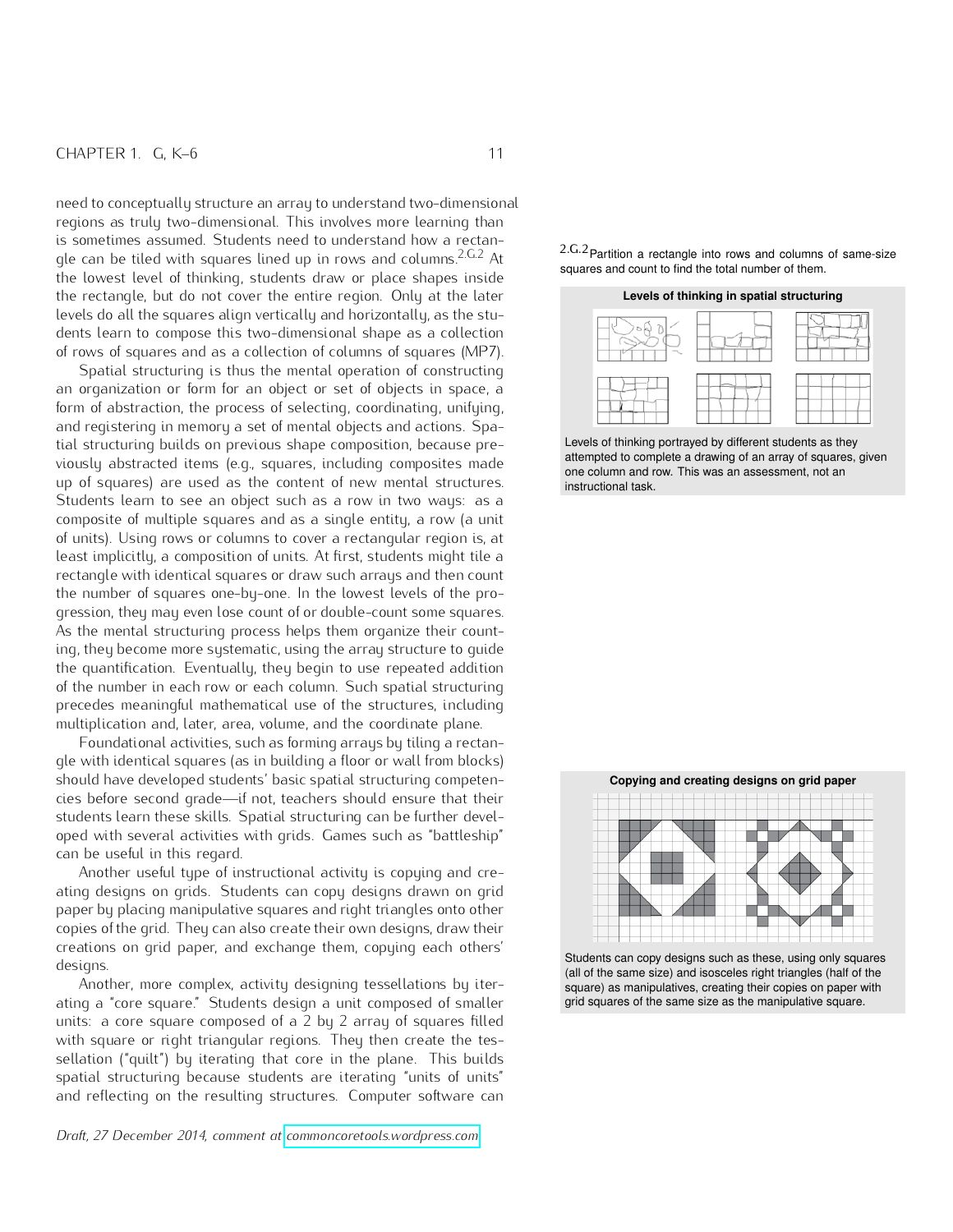These various types of composition and decomposition experiences simultaneously develop students' visualization skills, including recognizing, applying, and anticipating (MP1) the effects of applying rigid motions (slides, flips, and turns) to two-dimensional shapes.

#### aid in this iteration. **"Core squares" iterated to make a tessellation**



In the software environment illustrated above (Pattern Blocks and Mini-Quilts software), students need to be explicitly aware of the transformations they are using in order to use slide, flip, and turn tools. At any time, they can tessellate any one of the core squares using the "quilt" tool indicated by the rightmost icon. Part a shows four different core squares. The upper left core square produces the tessellation in part b. Parts c and d are produced, respectively, by the upper right and lower right core squares. Interesting discussions result when the class asks which designs are mathematically different (e.g., should a rotation or flip of the core be counted as "different"s?).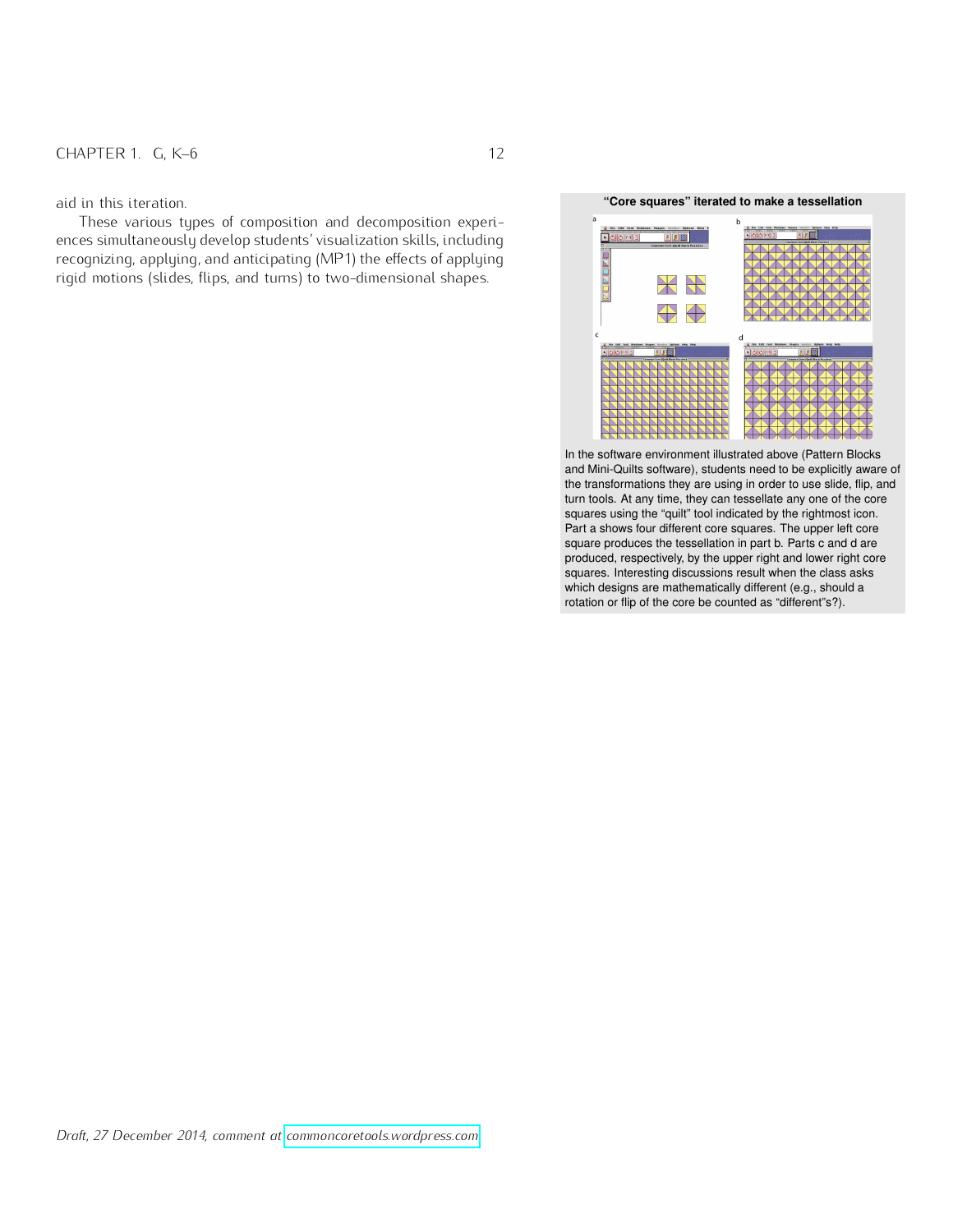Students analyze, compare, and classify two-dimensional shapes by their properties (see the footnote on p. [3\)](#page-1-0).<sup>3.G.1</sup> They explicitly relate and combine these classifications. Because they have built a firm foundation of several shape categories, these categories can be the raw material for thinking about the relationships between classes. For example, students can form larger, superordinate, categories, such as the class of all shapes with four sides, or quadrilaterals, and recognize that it includes other categories, such as squares, rectangles, rhombuses, parallelograms, and trapezoids. They also recognize that there are quadrilaterals that are not in any of those subcategories. A description of these categories of quadrilaterals is illustrated in the margin. The Standards do not require that such representations be constructed by Grade 3 students, but they should be able to draw examples of quadrilaterals that are not in the subcategories.

Similarly, students learn to draw shapes with prespecified attributes, without making a priori assumptions regarding their classification.<sup>MP1</sup> For example, they could solve the problem of making a shape with two long sides of the same length and two short sides of the same length that is not a rectangle.

Students investigate, describe, and reason about decomposing and composing polygons to make other polygons. Problems such as finding all the possible different compositions of a set of shapes involve geometric problem solving and notions of congruence and symmetry (MP7). They also involve the practices of making and testing conjectures (MP1), and convincing others that conjectures are correct (or not) (MP3). Such problems can be posed even for sets of simple shapes such as tetrominoes, four squares arranged to form a shape so that every square shares at least one side and sides coincide or share only a vertex.

More advanced paper-folding (origami) tasks afford the same mathematical practices of seeing and using structure, conjecturing, and justifying conjectures. Paper folding can also illustrate many geometric concepts. For example, folding a piece of paper creates a line segment. Folding a square of paper twice, horizontal edge to horizontal edge, then vertical edge to vertical edge, creates a right angle, which can be unfolded to show four right angles. Students can be challenged to find ways to fold paper into rectangles or squares and to explain why the shapes belong in those categories.

Students also develop more competence in the composition and decomposition of rectangular regions, that is, spatially structuring rectangular arrays. They learn to partition a rectangle into identical squares<sup>3.G.2</sup> by anticipating the final structure and thus forming the array by drawing rows and columns (see the bottom right example on p. [11;](#page-9-0) some students may still need work building or drawing squares inside the rectangle first). They count by the number of columns or rows, or use multiplication to determine the number of 3.G.1Understand that shapes in different categories (e.g., rhombuses, rectangles, and others) may share attributes (e.g., having four sides), and that the shared attributes can define a larger category (e.g., quadrilaterals). Recognize rhombuses, rectangles, and squares as examples of quadrilaterals, and draw examples of quadrilaterals that do not belong to any of these subcategories.

#### **Quadrilaterals and some special kinds of quadrilaterals**



The representations above might be used by teachers in class. Note that the left-most four shapes in the first section at the top left have four sides but do not have properties that would place them in any of the other categories shown (parallelograms, rectangles, squares).

MP1 Students . . . analyze givens, constraints, relationships, and goals.

#### **Quadrilaterals that are not rectangles**



These quadrilaterals have two pairs of sides of the same length but are not rectangles. A kite is on lower left and a deltoid is at lower right.

3.G.2Partition shapes into parts with equal areas. Express the area of each part as a unit fraction of the whole.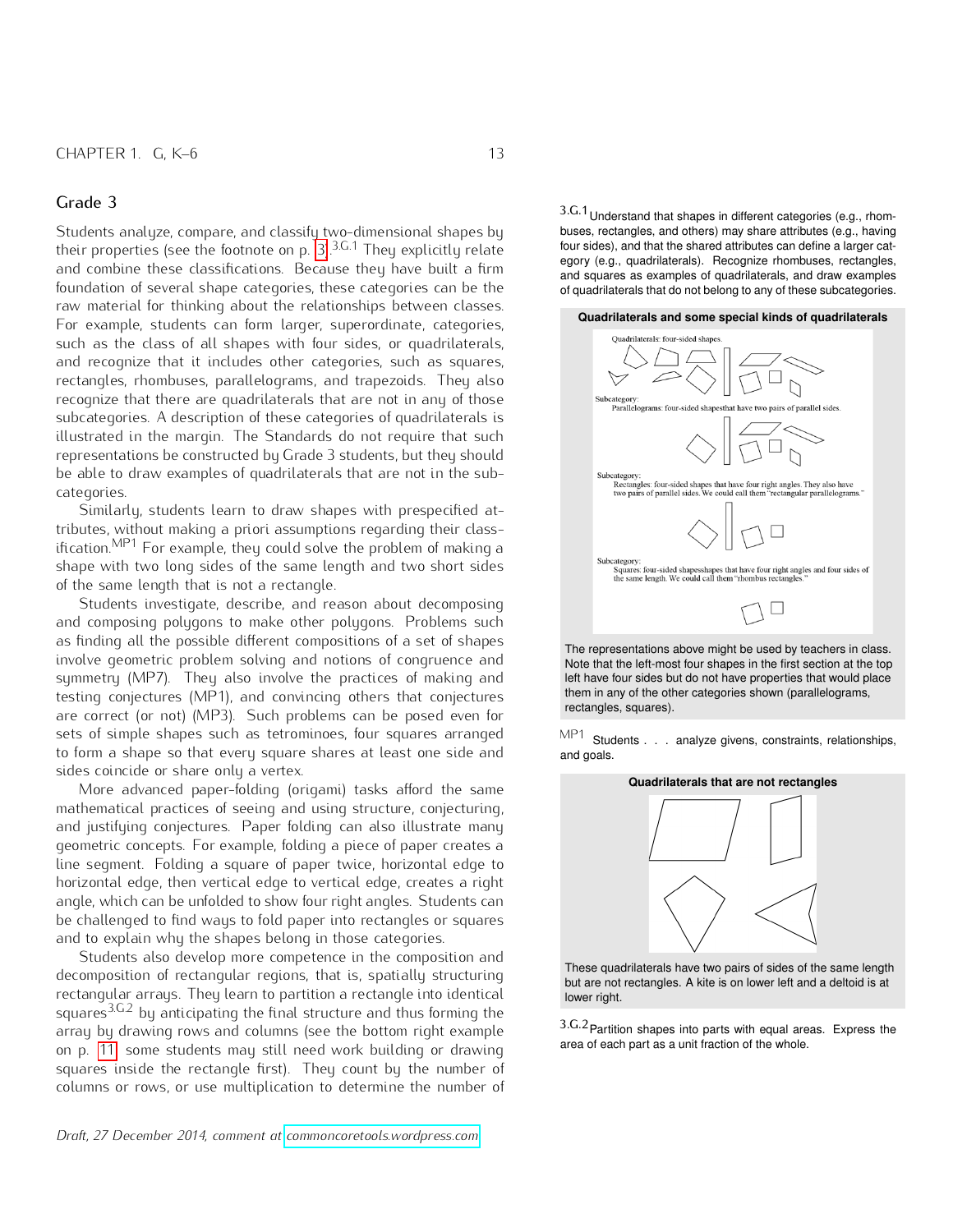squares in the array. They also learn to rotate these arrays physically and mentally to view them as composed of smaller arrays, allowing illustrations of properties of multiplication (e.g., the commutative property and the distributive property).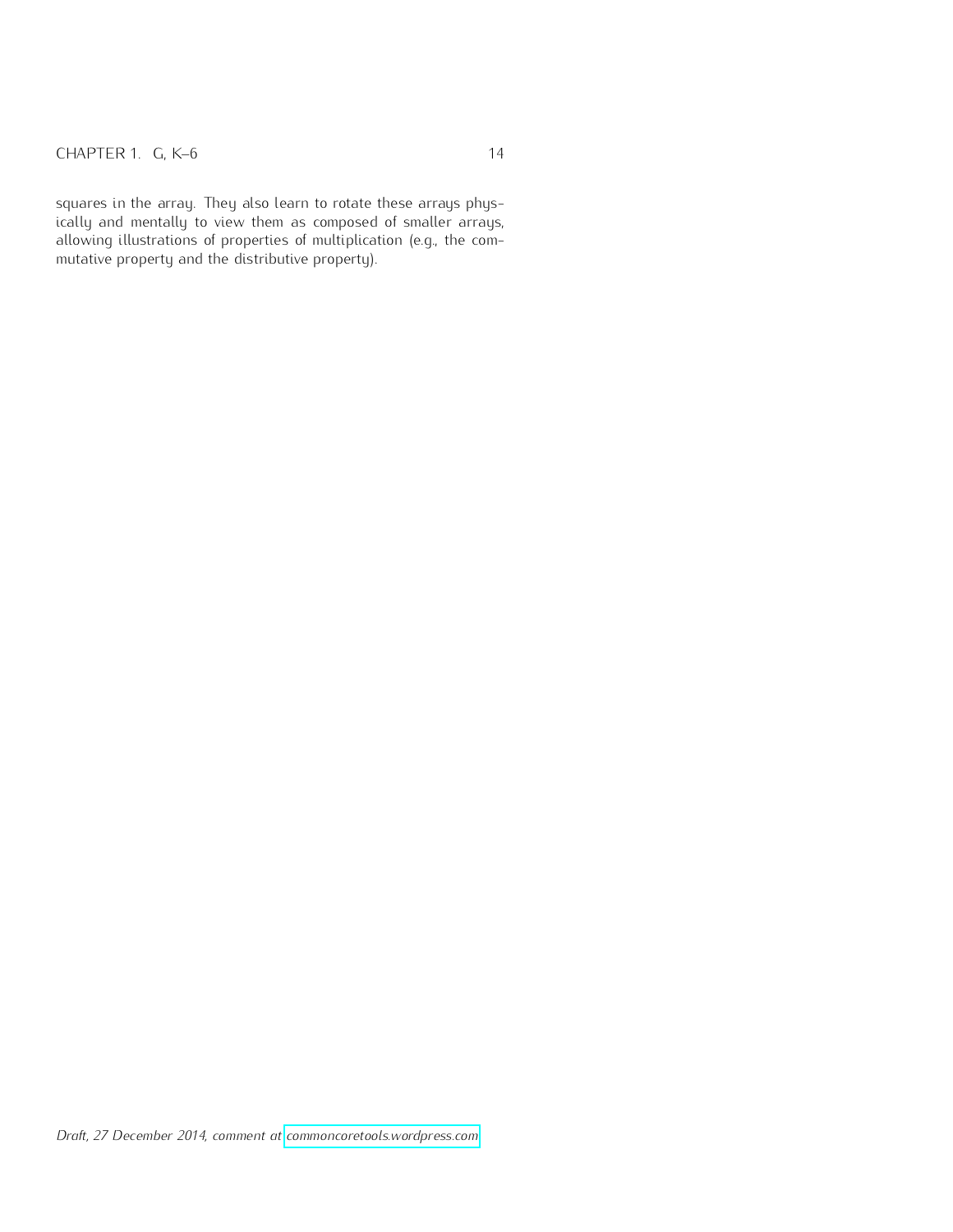Students describe, analyze, compare, and classify two-dimensional shapes by their properties (see the footnote on p. [3\)](#page-1-0), including explicit use of angle sizes<sup>4.G.1</sup> and the related geometric properties of  $\rho$ erpendicularity and parallelism. $^{4,G.2}$  They can identify these prop-  $\qquad$  two-dimensional figures. erties in two-dimensional figures. They can use side length to classify triangles as equilateral, equiangular, isosceles, or scalene; and can use angle size to classify them as acute, right, or obtuse. They then learn to cross-classify, for example, naming a shape as a right isosceles triangle. Thus, students develop explicit awareness of and vocabulary for many concepts they have been developing, including points, lines, line segments, rays, angles (right, acute, obtuse), and perpendicular and parallel lines. Such mathematical terms are useful in communicating geometric ideas, but more important is that constructing examples of these concepts, such as drawing angles and triangles that are acute, obtuse, and right,<sup>4.G.1</sup> help students form richer concept images connected to verbal definitions. That is, students have more complete and accurate mental images and associated vocabulary for geometric ideas (e.g., they understand that angles can be larger than  $90^\circ$  and their concept images for angles include many images of such obtuse angles). Similarly, students see points and lines as abstract objects: Lines are infinite in extent and points have location but no dimension. Grids are made of points and lines and do not end at the edge of the paper.

Students also learn to apply these concepts in varied contexts (MP4). For example, they learn to represent angles that occur in various contexts as two rays, explicitly including the reference line, e.g., a horizontal or vertical line when considering slope or a "line of sight" in turn contexts. They understand the size of the angle as a rotation of a ray on the reference line to a line depicting slope or as the "line of sight" in computer environments. Students might solve problems of drawing shapes with turtle geometry.*•* Analyzing the shapes in order to construct them (MP1) requires students to explicitly formulate their ideas about the shapes (MP4, MP6). For instance, what series of commands would produce a square? How many degrees would the turtle turn? What is the measure of the resulting angle? What would be the commands for an equilateral triangle? How many degrees would the turtle turn? What is the measure of the resulting angle? Such experiences help students connect what are often initially isolated ideas about the concept of angle.

Students might explore line segments, lengths, perpendicularity, and parallelism on different types of grids, such as rectangular and triangular (isometric) grids (MP1, MP2).4.G.2, 4.G.3 Can you find a non-rectangular parallelogram on a rectangular grid? Can you find a rectangle on a triangular grid? Given a segment on a rectangular grid that is not parallel to a grid line, draw a parallel segment of the same length with a given endpoint. Given a half of a figure and

*Draft, 27 December 2014, comment at [commoncoretools.wordpress.com.](commoncoretools.wordpress.com)*

4.G.1Draw points, lines, line segments, rays, angles (right, acute, obtuse), and perpendicular and parallel lines. Identify these in

4.G.2Classify two-dimensional figures based on the presence or absence of parallel or perpendicular lines, or the presence or absence of angles of a specified size. Recognize right triangles as a category, and identify right triangles.

4.G.1Draw points, lines, line segments, rays, angles (right, acute, obtuse), and perpendicular and parallel lines. Identify these in

*•* The computer programming language Logo has a pointer, often a icon of a turtle, that draws representations of points, line segments, and shapes, with commands such as "forward 100" and

4.G.2Classify two-dimensional figures based on the presence or absence of parallel or perpendicular lines, or the presence or absence of angles of a specified size. Recognize right triangles as a category, and identify right triangles.

4.G.3Recognize a line of symmetry for a two-dimensional figure as a line across the figure such that the figure can be folded along the line into matching parts. Identify line-symmetric figures and draw lines of symmetry.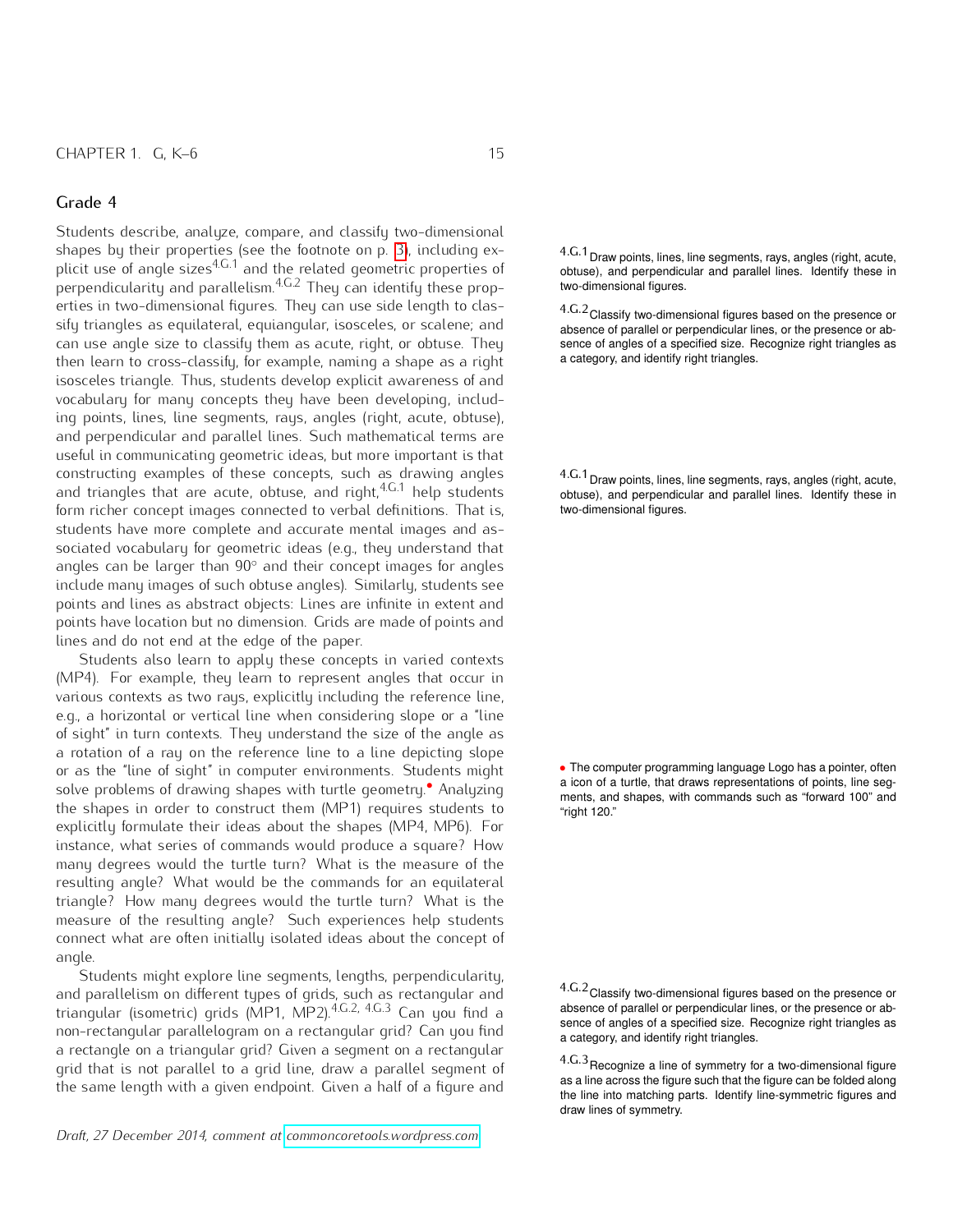a line of symmetry, can you accurately draw the other half to create a symmetric figure?

Students also learn to reason about these concepts. For example, in "guess my rule" activities, they may be shown two sets of shapes and asked where a new shape belongs (MP1, MP2).<sup>4.G.2</sup>

In an interdisciplinary lesson (that includes science and engineering ideas as well as items from mathematics), students might encounter another property that all triangles have: rigidity. If four fingers (both thumbs and index fingers) form a shape (keeping the fingers all straight), the shape of that quadrilateral can be easily changed by changing the angles. However, using three fingers (e.g., a thumb on one hand and the index and third finger of the other hand), students can see that the shape is fixed by the side lengths. Triangle rigidity explains why this shape is found so frequently in bridge, high-wire towers, amusement park rides, and other constructions where stability is sought.

4.G.2Classify two-dimensional figures based on the presence or absence of parallel or perpendicular lines, or the presence or absence of angles of a specified size. Recognize right triangles as a category, and identify right triangles.



Students can be shown the two groups of shapes in part a and asked "Where does the shape on the left belong?" They might surmise that it belongs with the other triangles at the bottom. When the teacher moves it to the top, students must search for a different rule that fits all the cases.

Later (part b), students may induce the rule: "Shapes with at least one right angle are at the top." Students with rich visual images of right angles and good visualization skills would conclude that the shape at the left (even though it looks vaguely like another one already at the bottom) has one right angle, thus belongs at the top.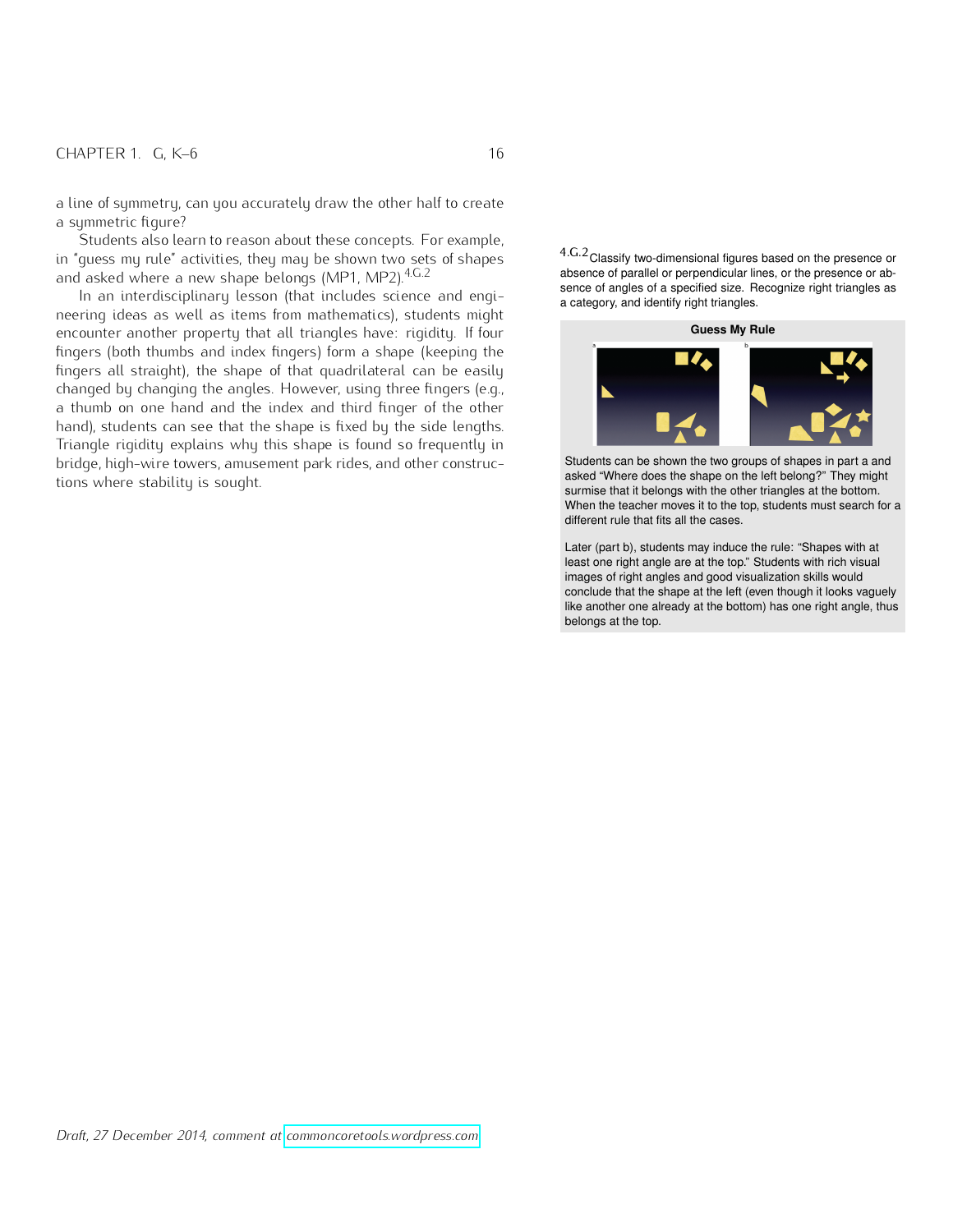By the end of Grade 5, competencies in shape composition and decomposition, and especially the special case of spatial structuring of rectangular arrays (recall p. [11\)](#page-9-0), should be highly developed (MP7). Students need to develop these competencies because they form a foundation for understanding multiplication, area, volume, and the coordinate plane. To solve area problems, for example, the ability to decompose and compose shapes plays multiple roles. First, students understand that the area of a shape (in square units) is the number of unit squares it takes to cover the shape without gaps or overlaps. They also use decomposition in other ways. For example, to calculate the area of an "L-shaped" region, students might decompose the region into rectangular regions, then decompose each region into an array of unit squares, spatially structuring each array into rows or columns. Students extend their spatial structuring in two ways. They learn to spatially structure in three dimensions; for example, they can decompose a right rectangular prism built from cubes into layers, seeing each layer as an array of cubes. They use this understanding to find the volumes of right rectangular prisms with edges whose lengths are whole numbers as the number of unit cubes that pack the prisms (see the Geometric Measurement Progression). Second, students extend their knowledge of the coordinate plane, understanding the continuous nature of two-dimensional space and the role of fractions in specifying locations in that space.

Thus, spatial structuring underlies coordinates for the plane as well, and students learn both to apply it and to distinguish the objects that are structured. For example, they learn to interpret the components of a rectangular grid structure as line segments or lines (rather than regions) and understand the precision of location that these lines require, rather than treating them as fuzzy boundaries or indicators of intervals. Students learn to reconstruct the levels of counting and quantification that they had already constructed in the domain of discrete objects to the coordination of (at first) two continuous linear measures. That is, they learn to apply their knowledge of number and length to the order and distance relationships of a coordinate grid and to coordinate this across two dimensions.<sup>5.G.1</sup>

Although students can often "locate a point," these understandings are beyond simple skills. For example, initially, students often fail to distinguish between two different ways of viewing the point p2*,* 3q, say, as instructions: "right 2, up 3"; and as the point defined by being a distance 2 from the *y*-axis and a distance 3 from the *x*-axis. In these two descriptions the 2 is first associated with the *x*-axis, then with the *y*-axis.

They connect ordered pairs of (whole number) coordinates to points on the grid, so that these coordinate pairs constitute numerical objects and ultimately can be operated upon as single mathematical entities. Students solve mathematical and real-world problems using coordinates. For example, they plan to draw a symmetric fig5.G.1Use a pair of perpendicular number lines, called axes, to define a coordinate system, with the intersection of the lines (the origin) arranged to coincide with the 0 on each line and a given point in the plane located by using an ordered pair of numbers, called its coordinates. Understand that the first number indicates how far to travel from the origin in the direction of one axis, and the second number indicates how far to travel in the direction of the second axis, with the convention that the names of the two axes and the coordinates correspond (e.g.,*x*-axis and *x*-coordinate, *y*axis and *y*-coordinate).

*Draft, 27 December 2014, comment at [commoncoretools.wordpress.com.](commoncoretools.wordpress.com)*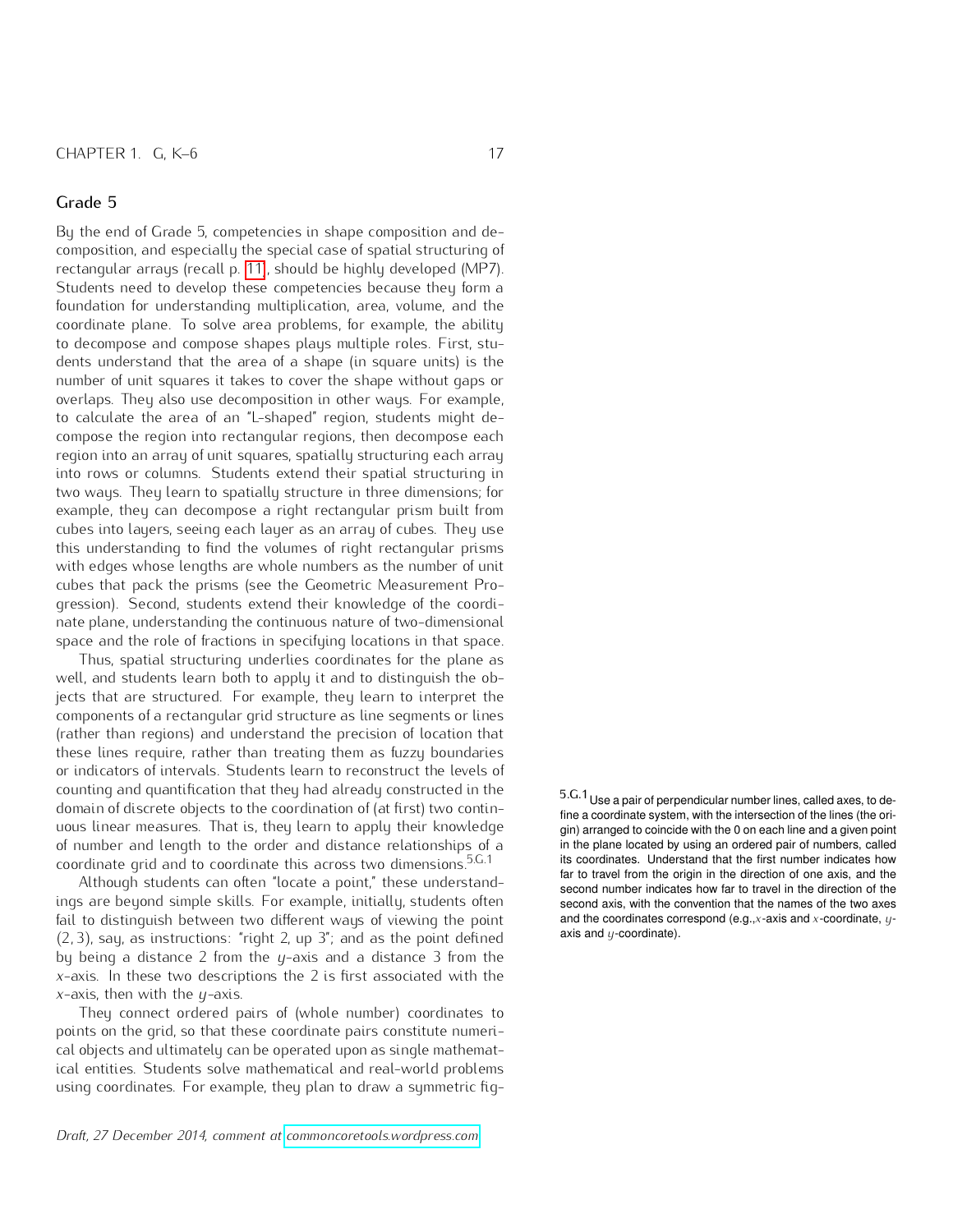ure using computer software in which students' input coordinates that are then connected by line segments.5.G.2

Students learn to analyze and relate categories of two-dimensional pret coordinate values of points in the context of the situation. and three-dimensional shapes explicitly based on their properties.<sup>5.G.4</sup> 5.G.4 Classify two-dimensional figures in a hierarchy based on Based on analysis of properties, they classify two-dimensional figures in hierarchies. For example, they conclude that all rectangles are parallelograms, because they are all quadrilaterals with two pairs of opposite, parallel, equal-length sides (MP3). In this way, they relate certain categories of shapes as subclasses of other categories.5.G.3 This leads to understanding propagation of properties; for example, students understand that squares possess all properties of rhombuses and of rectangles. Therefore, if they then show that rhombuses' diagonals are perpendicular bisectors of one another, they infer that squares' diagonals are perpendicular bisectors of one another as well.

 $5.\mathrm{G}.2$ Represent real world and mathematical problems by graphing points in the first quadrant of the coordinate plane, and inter-

properties.

#### **Venn diagram showing classification of quadrilaterals**



Note that rhomboids are parallelograms that are not rhombuses or rectangles. This example uses the inclusive definition of trapezoid (see p. [pageref "T(E)")]).

5.G.3Understand that attributes belonging to a category of twodimensional figures also belong to all subcategories of that category.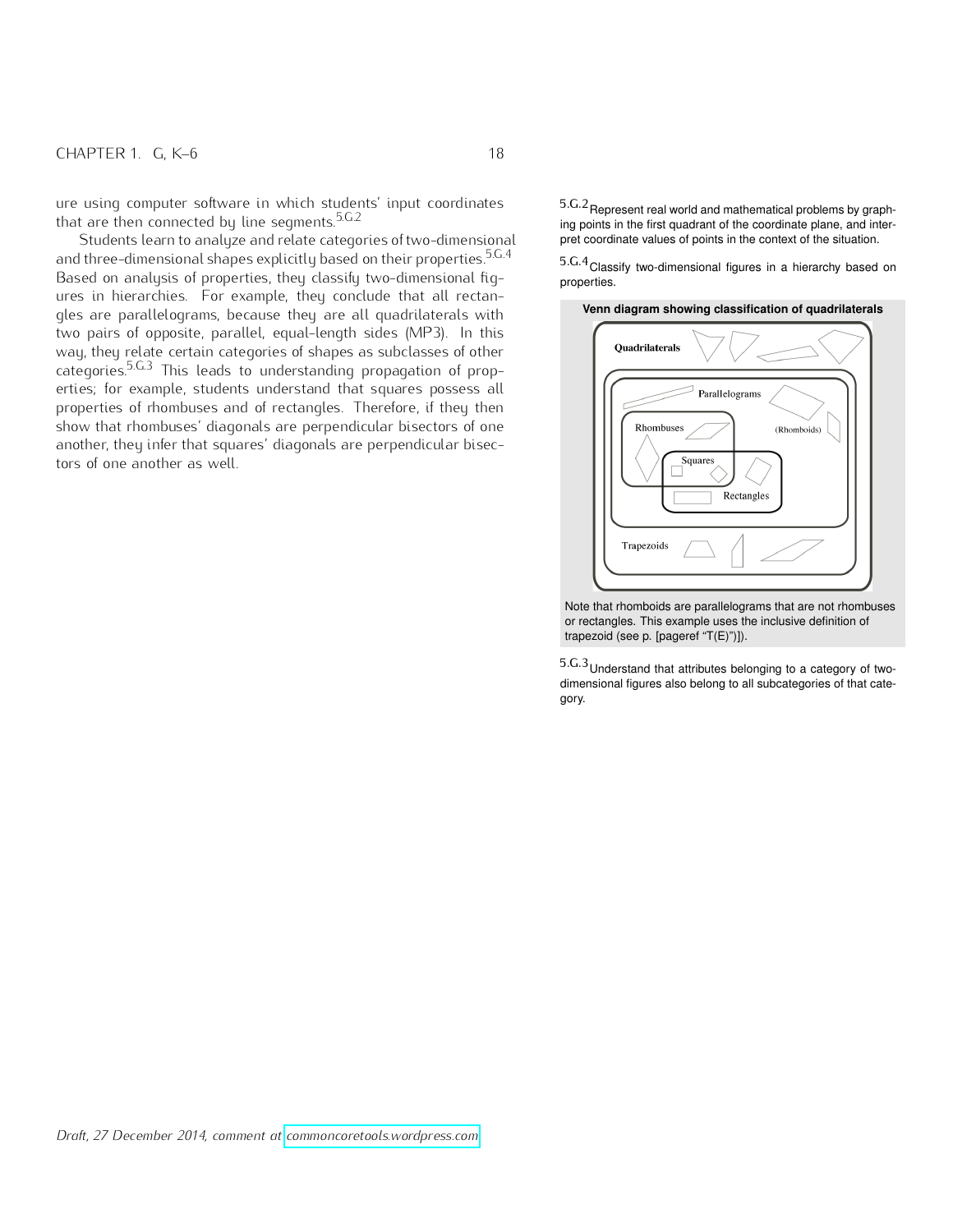Problems involving areas and volumes extend previous work and provide a context for developing and using equations.6.G.1, 6.G.2 Students' competencies in shape composition and decomposition, especially with spatial structuring of rectangular arrays (recall p. [11\)](#page-9-0), should be highly developed. These competencies form a foundation for understanding multiplication, formulas for area and volume, and the coordinate plane.<sup>6.NS.6, 6.NS.8</sup>

Using the shape composition and decomposition skills acquired in earlier grades, students learn to develop area formulas for parallelograms, then triangles. They learn how to address three different cases for triangles: a height that is a side of a right angle, a height that "lies over the base" and a height that is outside the triangle. $MP.1$ 

Through such activity, students learn that that any side of a triangle can be considered as a base and the choice of base determines the height (thus, the base is not necessarily horizontal and the height is not always in the interior of the triangle). The ability to view a triangle as part of a parallelogram composed of two copies of that triangle and the understanding that area is additive (see the Geometric Measurement Progression) provides a justification (MP3) for halving the product of the base times the height, helping students guard against the common error of forgetting to take half.

Also building on their knowledge of composition and decomposition, students decompose rectilinear polygons into rectangles, and decompose special quadrilaterals and other polygons into triangles and other shapes, using such decompositions to determine their areas, and justifying and finding relationships among the formulas for the areas of different polygons.

Building on the knowledge of volume (see the Geometric Measurement Progression) and spatial structuring abilities developed in earlier grades, students learn to find the volume of a right rectangular prism with fractional edge lengths by packing it with unit cubes of the appropriate unit fraction edge lengths, and show that the volume is the same as would be found by multiplying the edge lengths of the prism.6.G.2 MP.1 MP.4

Students also analyze and compose and decompose polyhedral solids. They describe the shapes of the faces, as well as the number of faces, edges, and vertices. They make and use drawings of solid shapes and learn that solid shapes have an outer surface as well as an interior. They develop visualization skills connected to their mathematical concepts as they recognize the existence of, and visualize, components of three-dimensional shapes that are not visible from a given viewpoint (MP1). They measure the attributes of these shapes, allowing them to apply area formulas to solve surface area problems (MP7). They solve problems that require them to distinguish between units used to measure volume and units used to measure area (or length). They learn to plan the construction of  $6.6.1$  Find the area of right triangles, other triangles, special quadrilaterals, and polygons by composing into rectangles or decomposing into triangles and other shapes; apply these techniques in the context of solving real-world and mathematical problems.

6.G.2Find the volume of a right rectangular prism with fractional edge lengths by packing it with unit cubes of the appropriate unit fraction edge lengths, and show that the volume is the same as would be found by multiplying the edge lengths of the prism. Apply the formulas  $V = lwh$  and  $V = bh$  to find volumes of right rectangular prisms with fractional edge lengths in the context of solving real-world and mathematical problems.

 $6.NS.6$  Understand a rational number as a point on the number line. Extend number line diagrams and coordinate axes familiar from previous grades to represent points on the line and in the plane with negative number coordinates.

 $6.NS.8$  Solve real-world and mathematical problems by graphing points in all four quadrants of the coordinate plane. Include use of coordinates and absolute value to find distances between points with the same first coordinate or the same second coordinate.

MP.1 Students . . . try special cases and simpler forms of the original problem in order to gain insight into its solution.

6.G.2Find the volume of a right rectangular prism with fractional edge lengths by packing it with unit cubes of the appropriate unit fraction edge lengths, and show that the volume is the same as would be found by multiplying the edge lengths of the prism. Apply the formulas  $V = lwh$  and  $V = bh$  to find volumes of right rectangular prisms with fractional edge lengths in the context of solving real-world and mathematical problems.

MP.1 explain correspondences

MP.4 write an equation to describe a situation.

*Draft, 27 December 2014, comment at [commoncoretools.wordpress.com.](commoncoretools.wordpress.com)*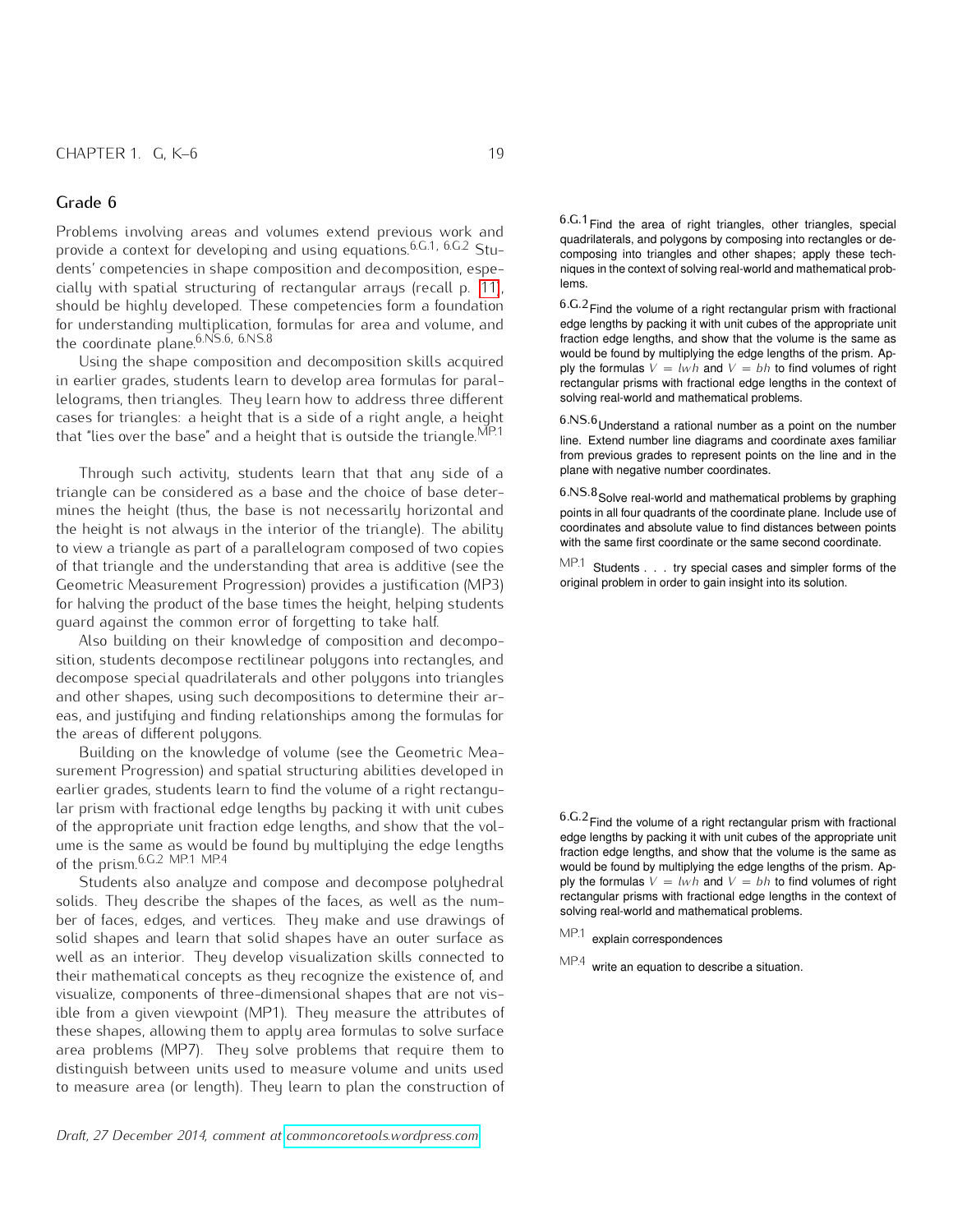complex three-dimensional compositions through the creation of corresponding two-dimensional nets (e.g., through a process of digital fabrication and/or graph paper).  $6.6.4$  For example, they may design a living quarters (e.g., a space station) consistent with given speci-<br>real-world and mathematical problems. fications for surface area and volume (MP2, MP7). In this and many other contexts, students learn to apply these strategies and formulas for areas and volumes to the solution of real-world and mathematical problems.<sup>6.G.1, 6.G.2</sup> These problems include those in which areas or volumes are to be found from lengths or lengths are to be found from volumes or areas and lengths.

Students extend their understanding of properties of two-dimensional shapes to use of coordinate systems. $^{\tilde{6},\tilde{G},\tilde{3}}$  For example, they may specify coordinates for a polygon with specific properties, justifying the attribution of those properties through reference to relationships among the coordinates (e.g., justifying that a shape is a parallelogram by computing the lengths of its pairs of horizontal and vertical sides).

As a precursor for learning to describe cross-sections of threedimensional figures,7.G.3 students use drawings and physical models to learn to identify parallel lines in three-dimensional shapes, as well as lines perpendicular to a plane, lines parallel to a plane, the plane passing through three given points, and the plane perpendicular to a given line at a given point.

6.G.4Represent three-dimensional figures using nets made up of rectangles and triangles, and use the nets to find the surface area of these figures. Apply these techniques in the context of solving

 $6.6.1$  Find the area of right triangles, other triangles, special quadrilaterals, and polygons by composing into rectangles or decomposing into triangles and other shapes; apply these techniques in the context of solving real-world and mathematical problems.

6.G.2Find the volume of a right rectangular prism with fractional edge lengths by packing it with unit cubes of the appropriate unit fraction edge lengths, and show that the volume is the same as would be found by multiplying the edge lengths of the prism. Apply the formulas  $V = lwh$  and  $V = bh$  to find volumes of right rectangular prisms with fractional edge lengths in the context of solving real-world and mathematical problems.

6.G.3Draw polygons in the coordinate plane given coordinates for the vertices; use coordinates to find the length of a side joining points with the same first coordinate or the same second coordinate. Apply these techniques in the context of solving real-world and mathematical problems.

7.G.3Describe the two-dimensional figures that result from slicing three-dimensional figures, as in plane sections of right rectangular prisms and right rectangular pyramids.